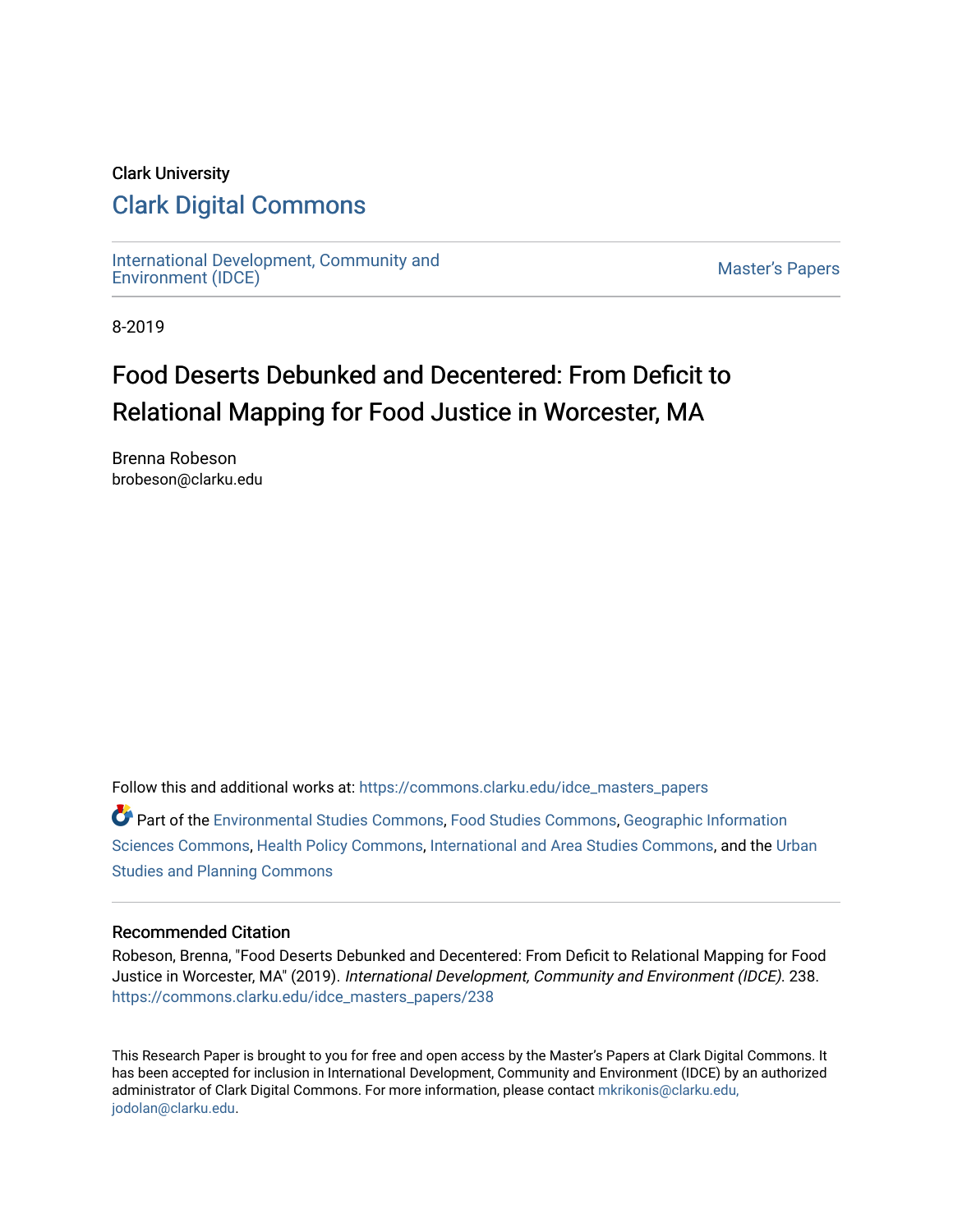## Food Deserts Debunked and Decentered: From Deficit to Relational Mapping for Food Justice in Worcester, MA

Brenna Robeson

August 2019

### A CDP MASTER'S RESEARCH PAPER

Submitted to the faculty of Clark University, Worcester, Massachusetts, in partial fulfillment of the requirements for the degree of Master of Arts in the department of International Development, Community, and Environment

And accepted on the recommendation of

Ramón Borges-Méndez, Chief Instructor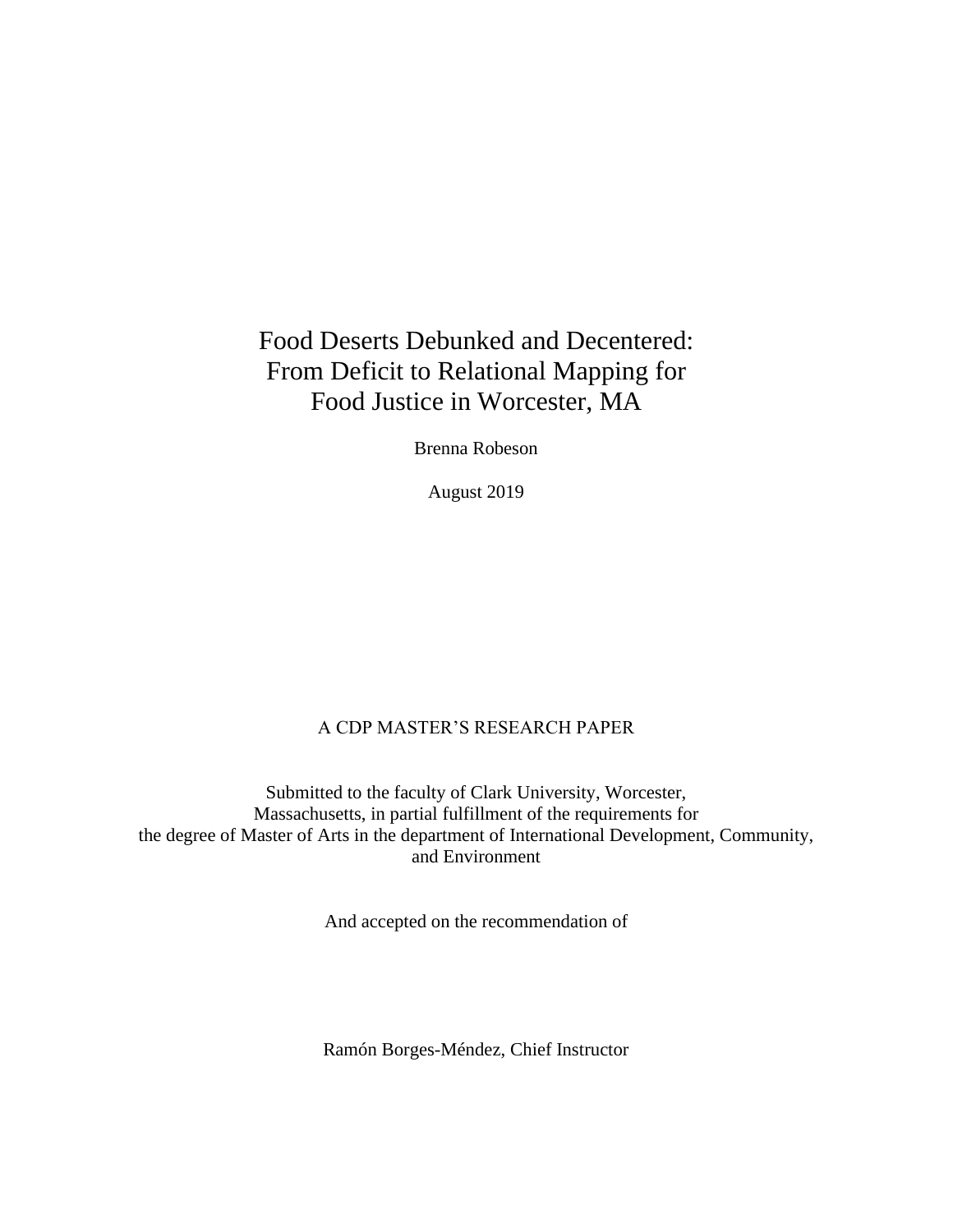#### ABSTRACT

The mapping of food deserts has become a standardized component of food and health policy work concerned with expanding food access. These maps often follow a similar format of spatially identifying where grocery stores are absent in communities, thus suggesting a straightforward problem diagnosis and intervention blueprint. This paper questions the overemphasis among many food and health policy practitioners on these technically engineered policy stories, specifically for their obstruction of histories of white supremacy and capitalism within the US food system and urban landscapes. A mixed-methods approach is applied to a case study of Worcester, MA which appropriates GIS to ask different food access questions informed by the history and social context in which food systems exists and the work of local community development and food access practitioners. Centering a critical examination of social relations and power dynamics by challenging notions of which actors matter, what factors shape food access, and the relevance of certain interventions can reveal a robust pathway towards community food autonomy.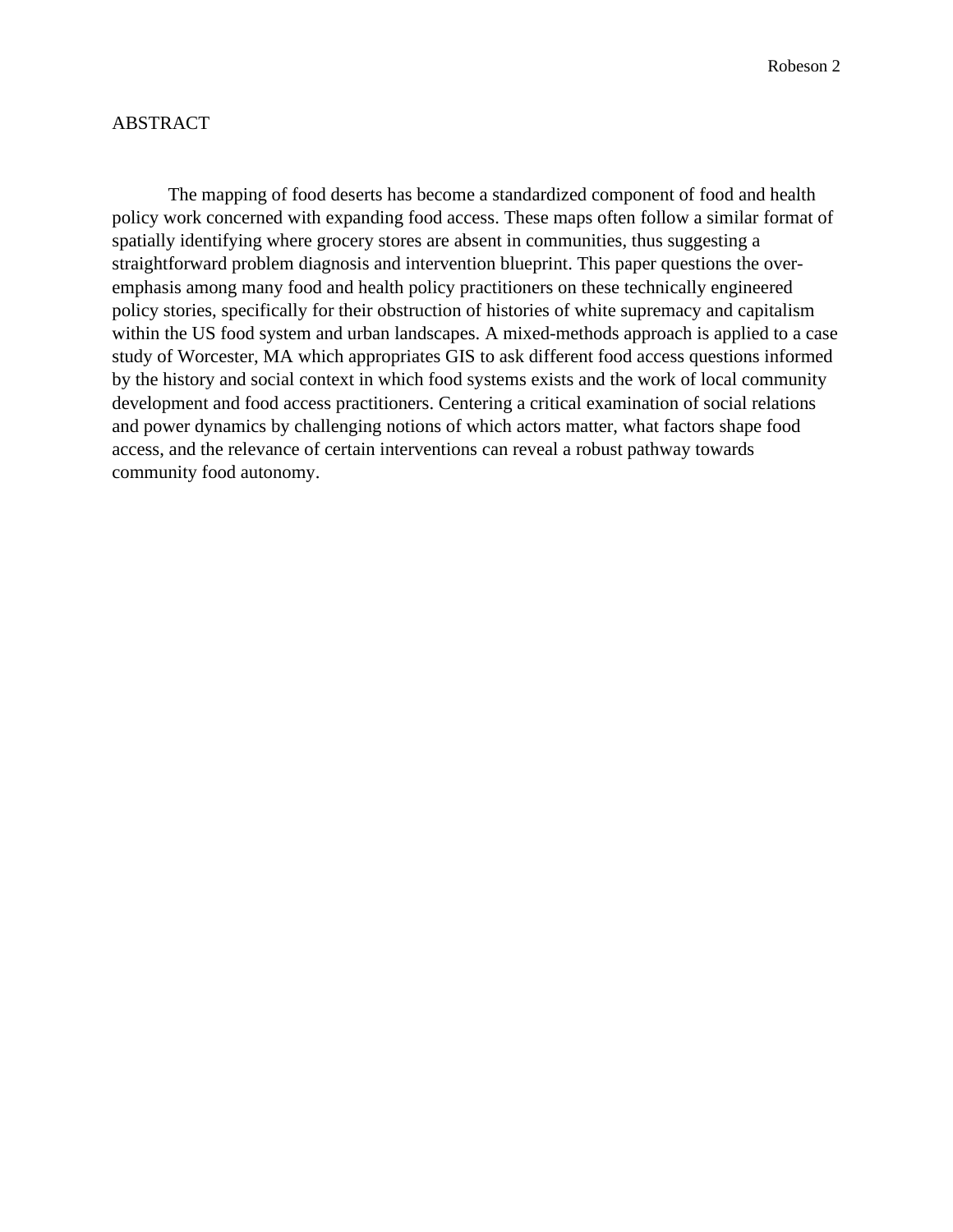## TABLE OF CONTENTS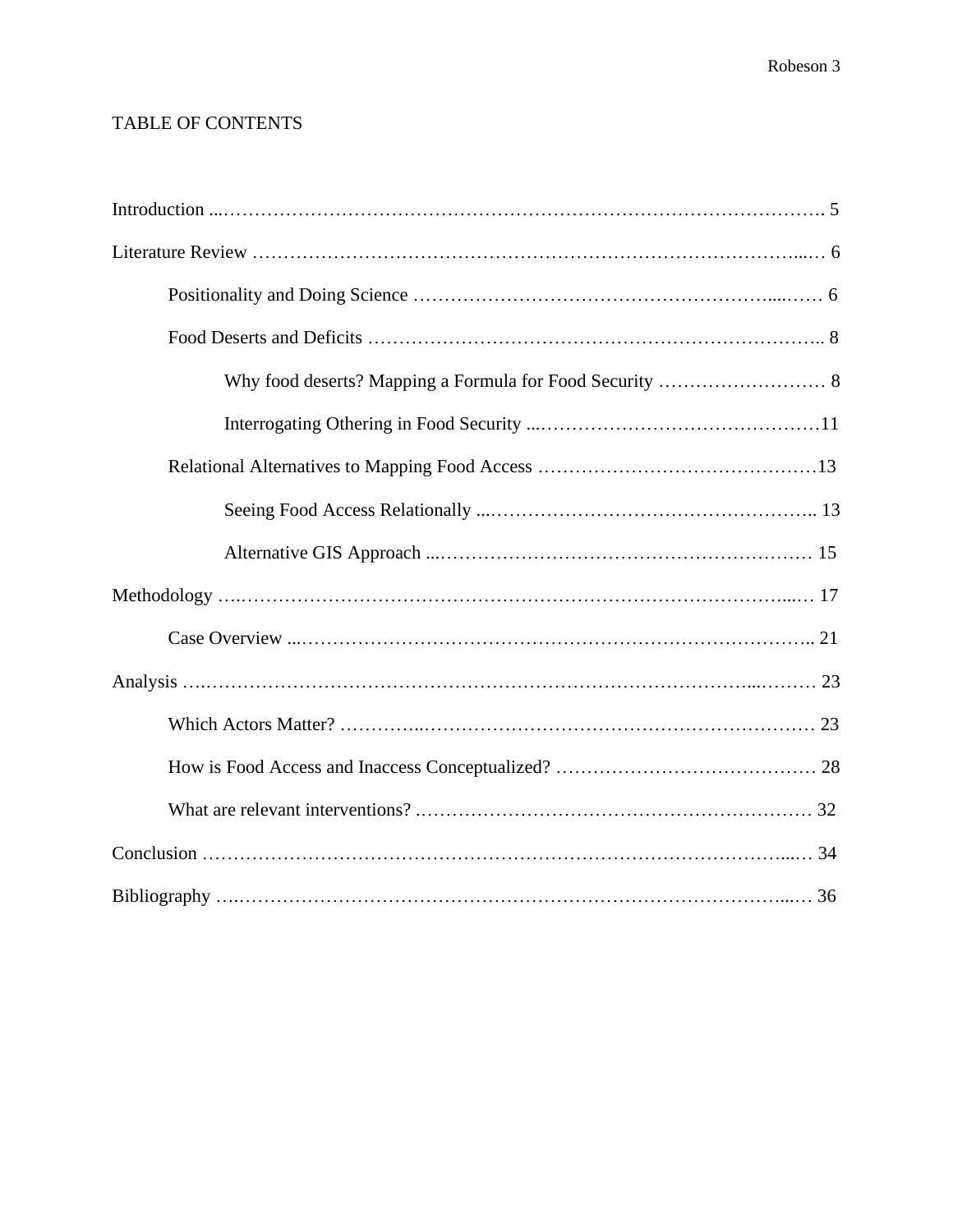### ACKNOWLEDGEMENTS

Thank you to all my teachers, family, and dear friends whose care, encouragement, humor, and patience made this endeavor possible and worthwhile.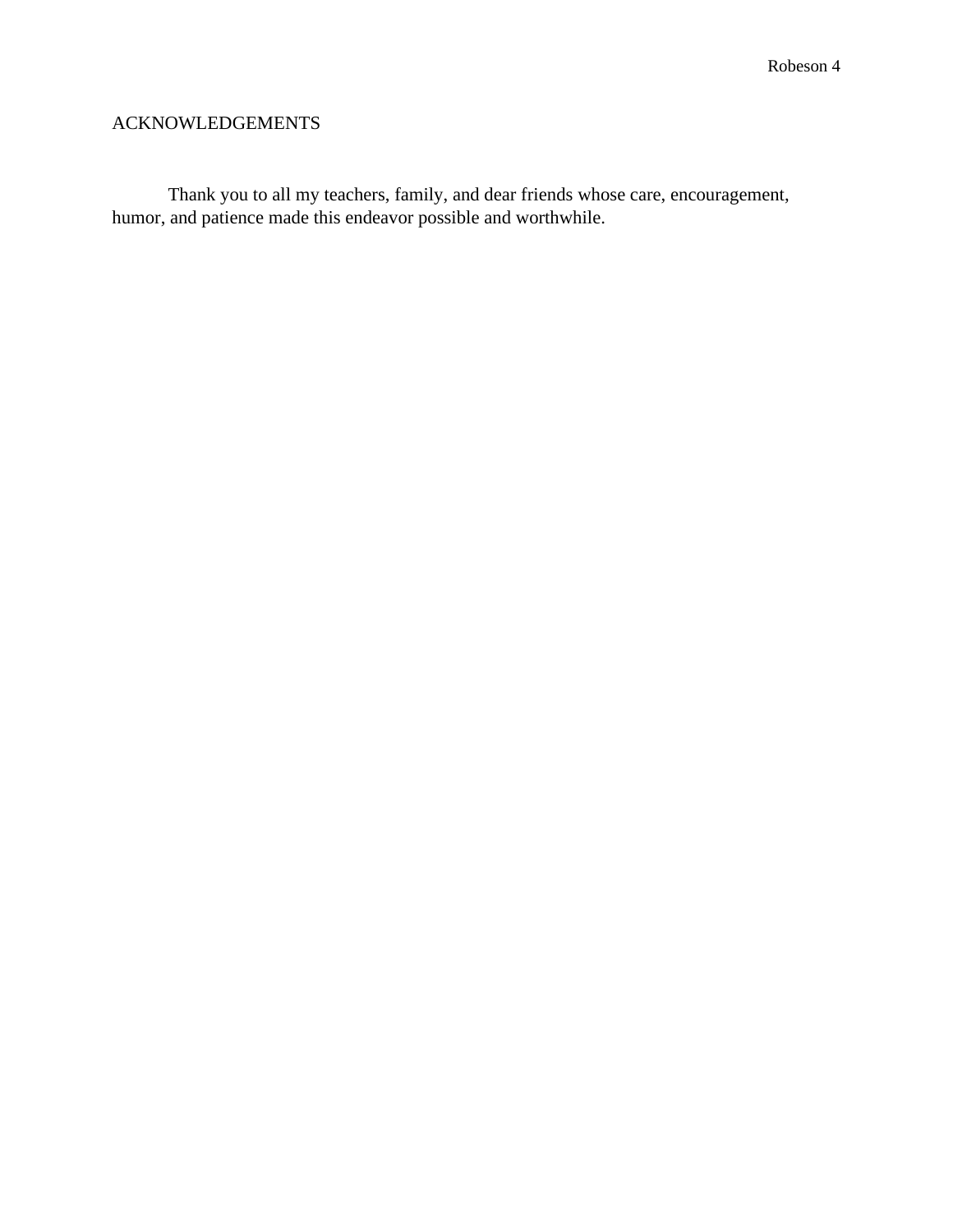#### INTRODUCTION

The origin story of Geographic Information Systems (GIS) and their utility in sociospatial analysis is often traced back to John Snow's 1845 map of the London cholera outbreak. In their piece *The Map as Intent: Variations on the Theme of John Snow*, Koch (2006) details how this map and its history is emblematic of a sentiment perpetuated today that "map-making is a science that, without further research, can solve complex problems with nothing more than the possibility of a simple spatial correlation" (ibid., 13). GIS technology as a modern map-making tool can produce easily legible visuals and identify patterns in large and small corners of space. When it is used to tell stories about space, specifically in the interests of diagnosing social problems, the results can often divert attention from the most seriously needed courses of action, prioritizing visual and political convenience of narratives over authenticity or a mapping process embedded among other methods (Guthman 2011, 70–71).

Food deserts, or areas supposedly lacking access to healthy foods via grocery stores, have emerged as a policy concept and spatial phenomena showing what happens when these concerns that Guthman and Koch raise play out in a power-laden context. The injustices that have shaped, constrained, and distorted the US food system call for systemic change, however food desert maps and the policies they inform have not inspired collective confidence and enthusiasm (Hope Alkon and Figueroa 2017). Instead, many activists, food desert residents, researchers, and practitioners continually call the idea of food deserts and the prominence it is given to shape and inform political action into question (Brones 2018).

This paper will delve into the gap between GIS depictions of food access and the calls and priorities of food justice scholars and activists to understand why food desert mapping has gone wrong using a case study of Worcester, MA. It will then seek to re-appropriate GIS to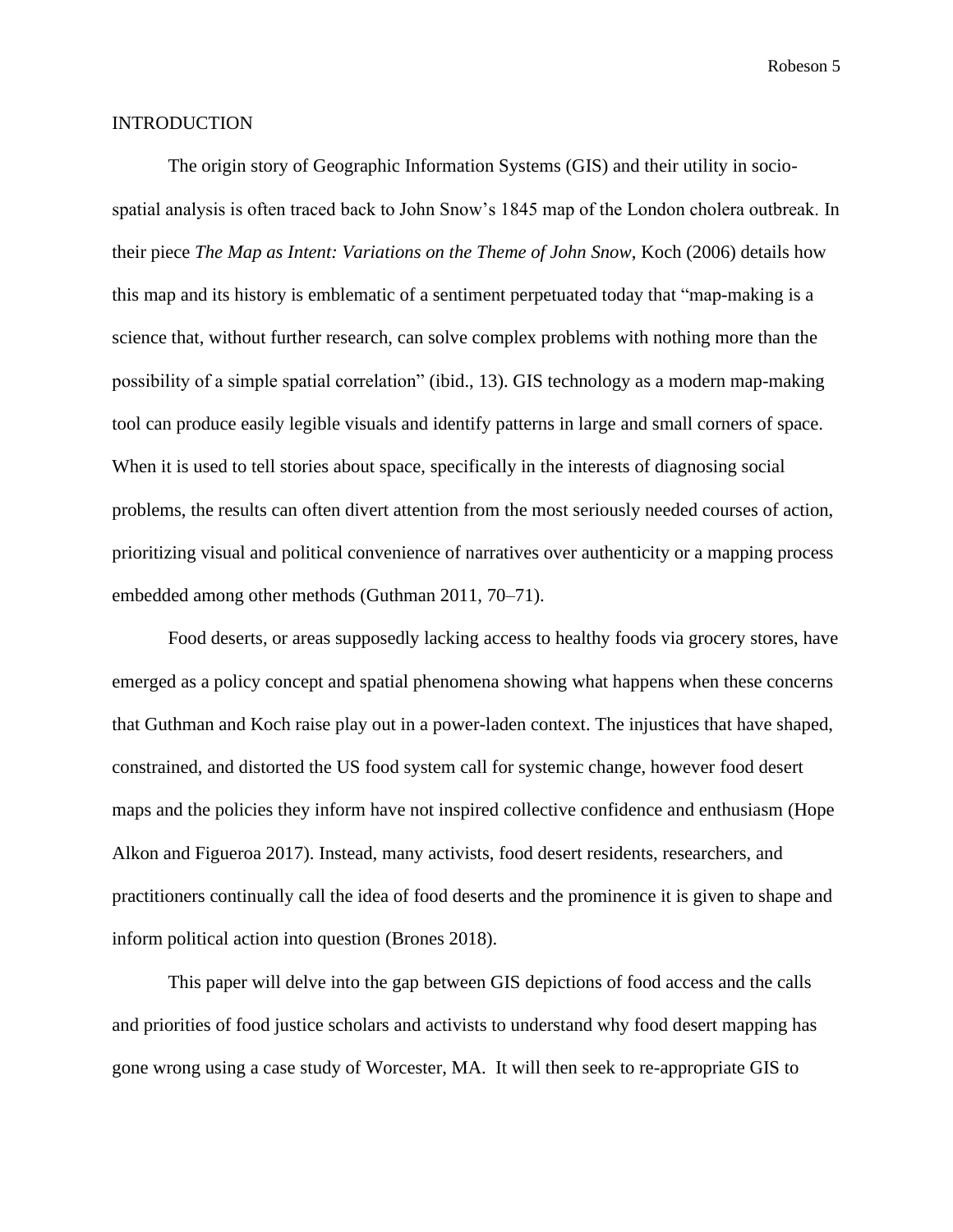better depict the drivers of food injustice and transformative solutions which resonate with a food justice agenda at the city-level. Through a mixed-methods analysis combining information gathered from stakeholders through interviewing and the production of alternative GIS visualizations, it will analyze how the employment of GIS can be rethought to be more resonant and potent in advancing the food justice movement's agenda.

#### LITERATURE REVIEW

#### **Positionality and Doing Science**

Knowledge production does not occur in a subjectivity vacuum, rather it is created by and among certain people, in certain contexts, and in the interest of certain agendas. Specifically, in the case of science and its associated tools and technologies, the combination of the knowledge of particular people mobilized with tools that connote power can advance the potentially unchecked and unbalanced agendas and interests of certain people under a guise of enlightenment (Harding 1986). Asserting one's assessments, measurements, recommendations on social patterns necessarily grounds these ideas in particular partial perspectives of the world and how it does and should work (hooks 2000).

This orientation is needed to understand the political and layered work of two spheres of knowledge and practice with which this paper will engage: that of the broad spectrum of food politics, especially efforts on food security and food justice, and that of geographic information systems (GIS), mapping, and other ways of representing space. The deficit framework through which conversations and cartographies of food access are often filtered, especially those focused on food deserts, obscures structural injustice with a deficit framework which acts to constrain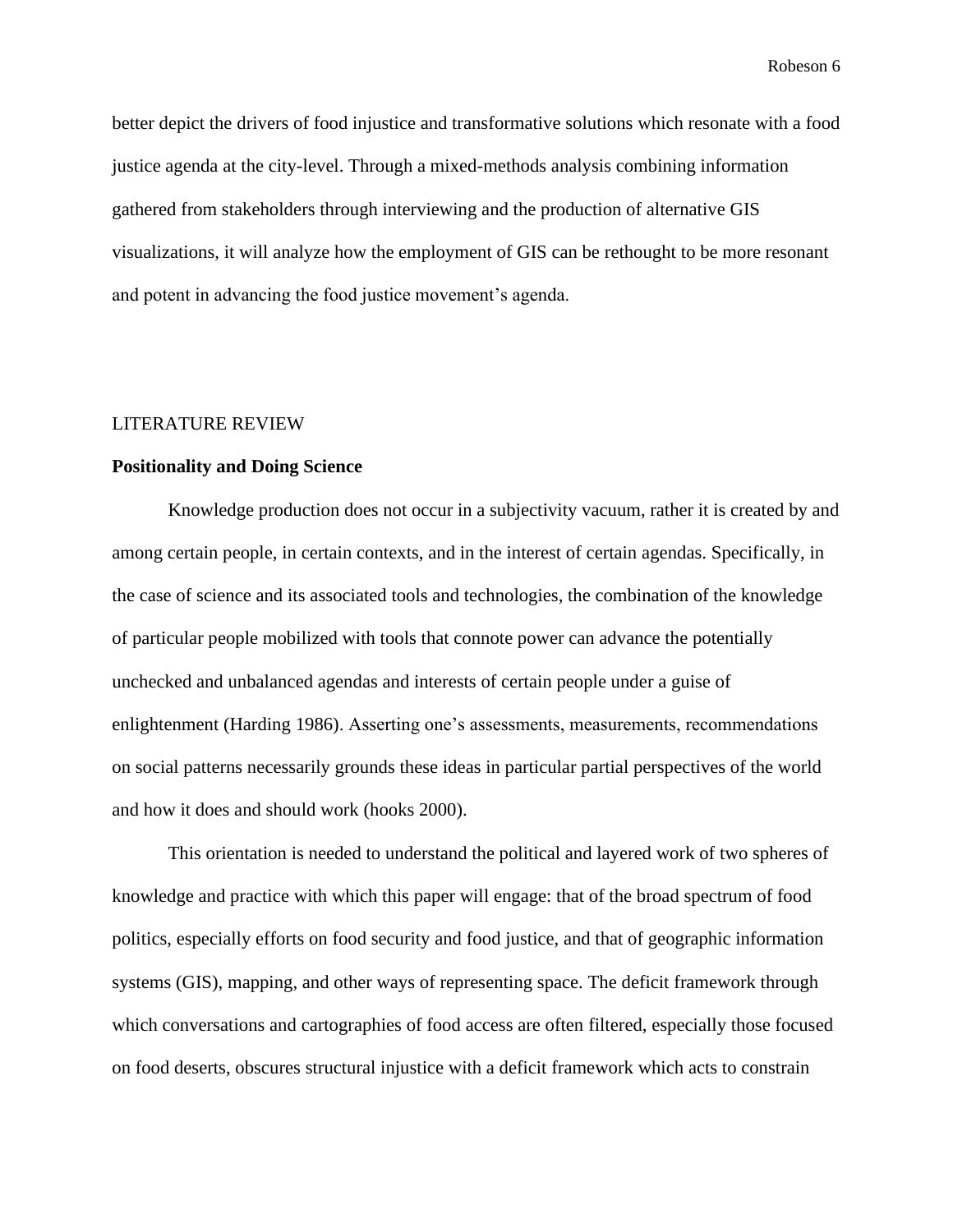political visions of a more equitable and fair food system. Using an alternative framework to illuminate the uneven power relationships, especially those manifesting within cities through land control, which have produced the current food system is therefore critically needed in food access mapping and in the broad work required to enact systemic food justice.

Food can be seen and experienced as a microcosm of practical, positive, and problematic realities and patterns tied to the way society is organized in certain configurations based on, for example, geography, economics, race, coloniality, ecology, culture, and religion. Patterns of domination, oppression, resistance, and survival related to food systems have not materialized abstractly – they have been created by people who made intentional choices about how to relate to others through food (Figueroa 2015). Therefore, different activists, scholars, and practitioners seeking food-related justice use positionality as a key orientation for their work and use it in certain ways when this work engages people across lines of racial and class difference. Black farmer activist Leah Penniman as well as Karen Washington asks us to consider where we see our ancestors in histories of food injustice and how this informs our present (Groundswell Center 2018; Brones 2018). Others, such as scholars Guthman (2008) and Alkon and Figueroa (2017, 207–10), make space to identify how whiteness constrains the visions and potency of food politics. When food, which is intimately political, is up for examination and contestation, the power-laden experiences that inform the knowledge of those asserting themselves as experts has real implications for the collective narrative that results.

Maps and their associated technologies have a similarly power-laden history and present, with the ability to convey broad generalizations and narratives about spaces in a technical and authoritative language. These agendas and objectives of those creating and using maps come to be embodied in the technologies themselves (Harley 1992). As these problematic assumptions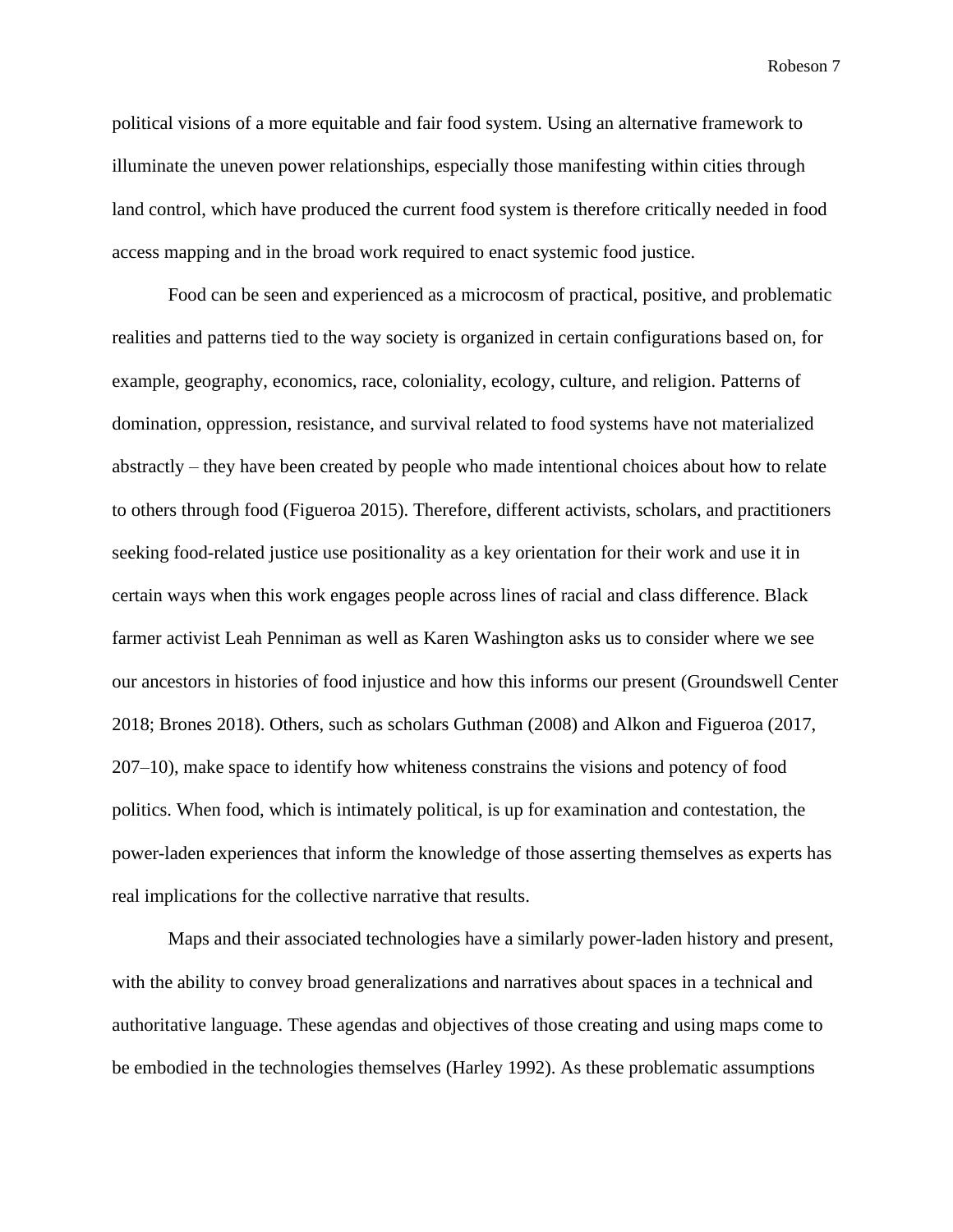and associations become more and more rooted, they are normalized and thus obscured by the objectivity awarded to knowledge produced with supposed scientific rigor and exactness. Where cartographers and GIS users misconstruct the grounded reality they claim to depict, the intervention or basic consideration of the voices of non-experts can push beyond identifying "only bad science as the problem", to additionally politicize mapping as a practice and institution, questioning the implications of "science-as-usual" (Harding 1986, 25). The emergence of the practice of Critical GIS therefore marks the academic turn towards thinking deeply about the stories being told and not being told with GIS and cartography and what the implications were for the mappers and the mapped (Schuurman 2000). As feminist and others thinking and acting from the margins point out, there is clear power in both using GIS and cartographies in their mainstream forms, as well as appropriating them to tell counter-stories (Harley 1992, 7–8).

Systems and histories around food and mapping have both been socially designed and manipulated to be life-giving and life-taking. In dealing both with issues of food-based oppression and the employment of GIS to narrate and counter-narrate issues, starting from a place of positionality awareness opens spaces of creative potential for accountability and liberation.

#### **Food Deserts and Deficits**

#### *Why food deserts? Mapping a Formula for Food Security*

The relevance of positionality emerges through observing the range of approaches taken to understand and address food inaccess and the political commitments implied in each. Within the spectrum of food politics, actors mobilizing around the frameworks of food security and food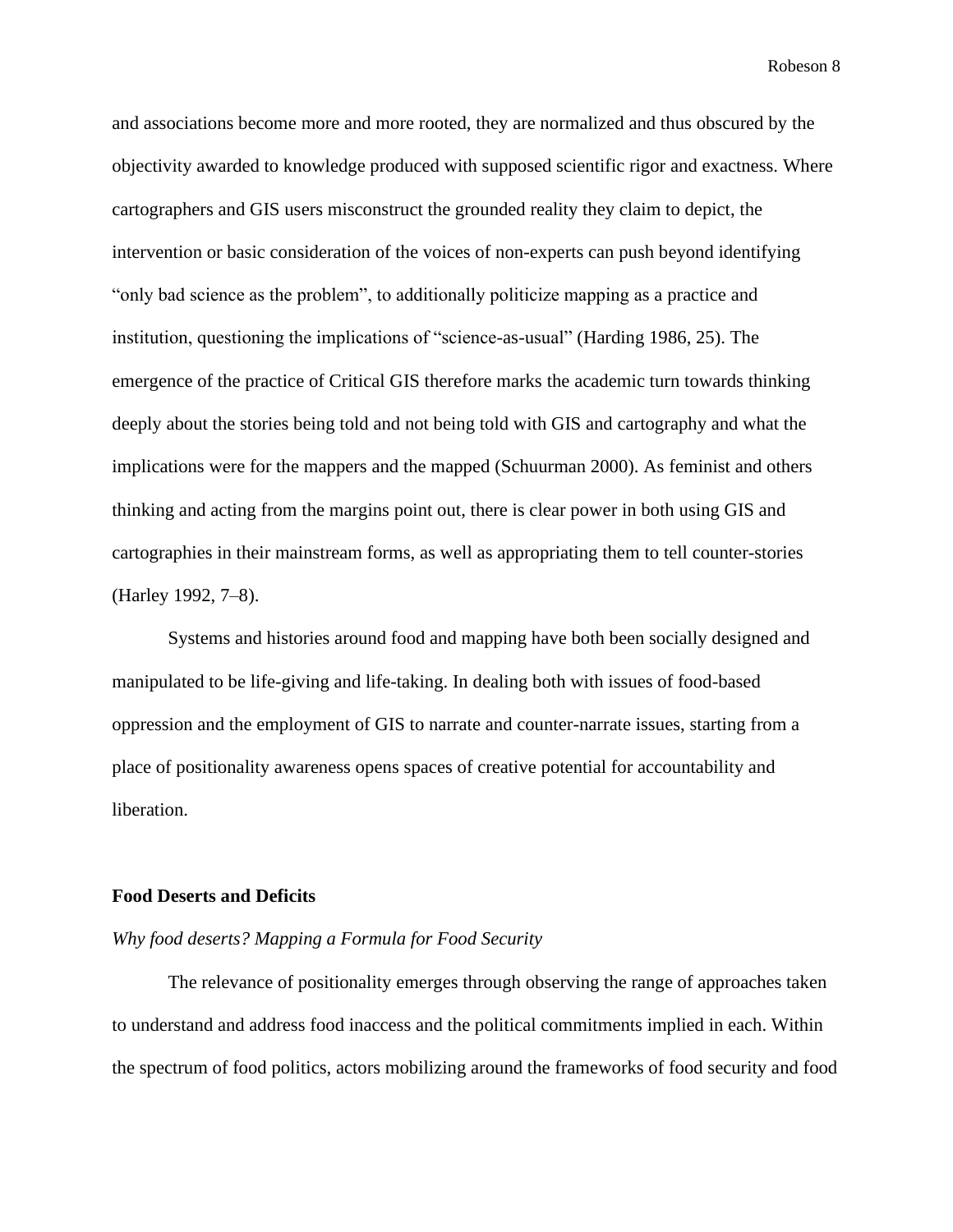justice and sovereignty have stories that are not mutually exclusive. They do, however, call on systemic injustices to different extents to understand how history has shaped present imbalances, and which leads to different problematizations, cartographic depictions, and motivations to challenge food access along different trajectories.

Food security broadly is "a state in which all people have access to sufficient food and nutrition" (Havens and Roman Alcalá 2016). The top priority of the food security framework is to ensure that all people have enough food to sustain themselves, without regard to of what this food consists, where and how it is grown, who grows it, how these people access this food, and its cultural relevance (Holt-Giménez 2010, 3). From this perspective, food is a "nutritional commodity," invoking the need for it and its consumers to be scientifically governed and managed (Mares and Peña 2011, 203). To achieve this vision, only some technical fixes are needed to redistribute food more effectively and fill in some reoccurring but manageable gaps in food access (Holt-Giménez 2010, 3).

When specific geographies are attached to these food security gaps, the result is swaths of urban and rural communities deemed "food deserts." This phrase, which a public housing resident in the UK first offered up in the 1990s, has caught significant traction in the US over the last decades as a conveniently packaged public health policy concept (Walker, Keane, and Burke 2010, 876; Cummins and Macintyre 2002, 436; Short, Guthman, and Raskin 2007, 353). For the nine percent of US Americans determined to live in these low-income neighborhoods more than one mile away from a supermarket, the problem and solution is set up to be as easy inserting grocery stores into landscapes where they did not exist previously (Bell et al. 2013, 6; Guthman 2011, 66). This approach does not have to interrogate the deeper meaning of the absence of supermarkets in certain places or see beyond a universalized understanding of what kinds of food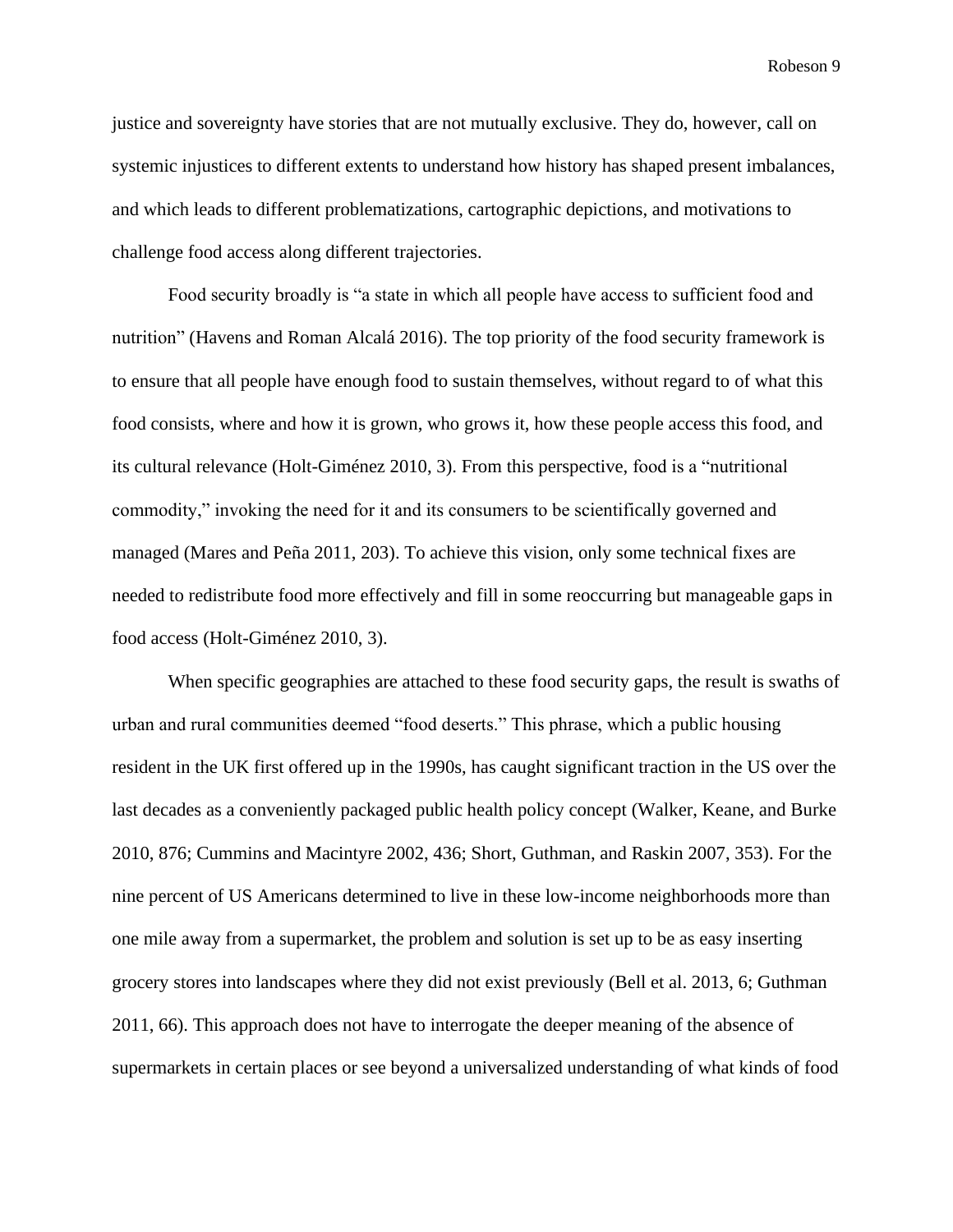people need and how they acquire them. Its simplicity and straightforwardness has attracted concrete public investment dollars for state and federal efforts and has been elevated by scholars and practitioners alike (American Civil Liberties Union and New York Law School Racial Justice Project 2012, 29–30; Larsen and Gilliland 2008, 13–14; Olendzki et al. 2015, 7).

As a spatial phenomenon with suggested solutions rooted in the built environment, food deserts lend well to cartographic visualizations. GIS technologies, which emerged in the 1990s, like the food desert concept itself, have been elevated as a primary tool for identifying and intervening in these supposedly deprived landscapes (Shannon 2014, 255; De Master and Daniels 2019, 2–4). These maps from policy and academic literature often follow a similar template, relying on both supermarket distribution as a predictor of food access, and census or polygon-like geometries as a canvas (Olendzki et al. 2015, 4; Larsen and Gilliland 2008; Guthman 2011, 75; Sperling 2012, 220). The USDA's Food Desert Atlas is a notably comprehensive example, identifying low-income and low supermarket access census tracts as food deserts, represented as colored polygons, through an online interactive map of the entire US (USDA 2017).

This technical, formulaic, and homogenizing food security-based approach to addressing food inaccess has held resonance and shaped action on food access for nearly 30 years. However, by centrally problematizing poor neighborhoods and neighborhoods of color while pushing examination of systemic oppression to the periphery, the concept and its deployment has been deeply contested. While possibly offering one piece of a dynamic picture of food access, the term food desert and all it has come to mean perhaps should be seen as less of a diagnosis, and more of a prompt to examine the agendas and commitments of those who employ it.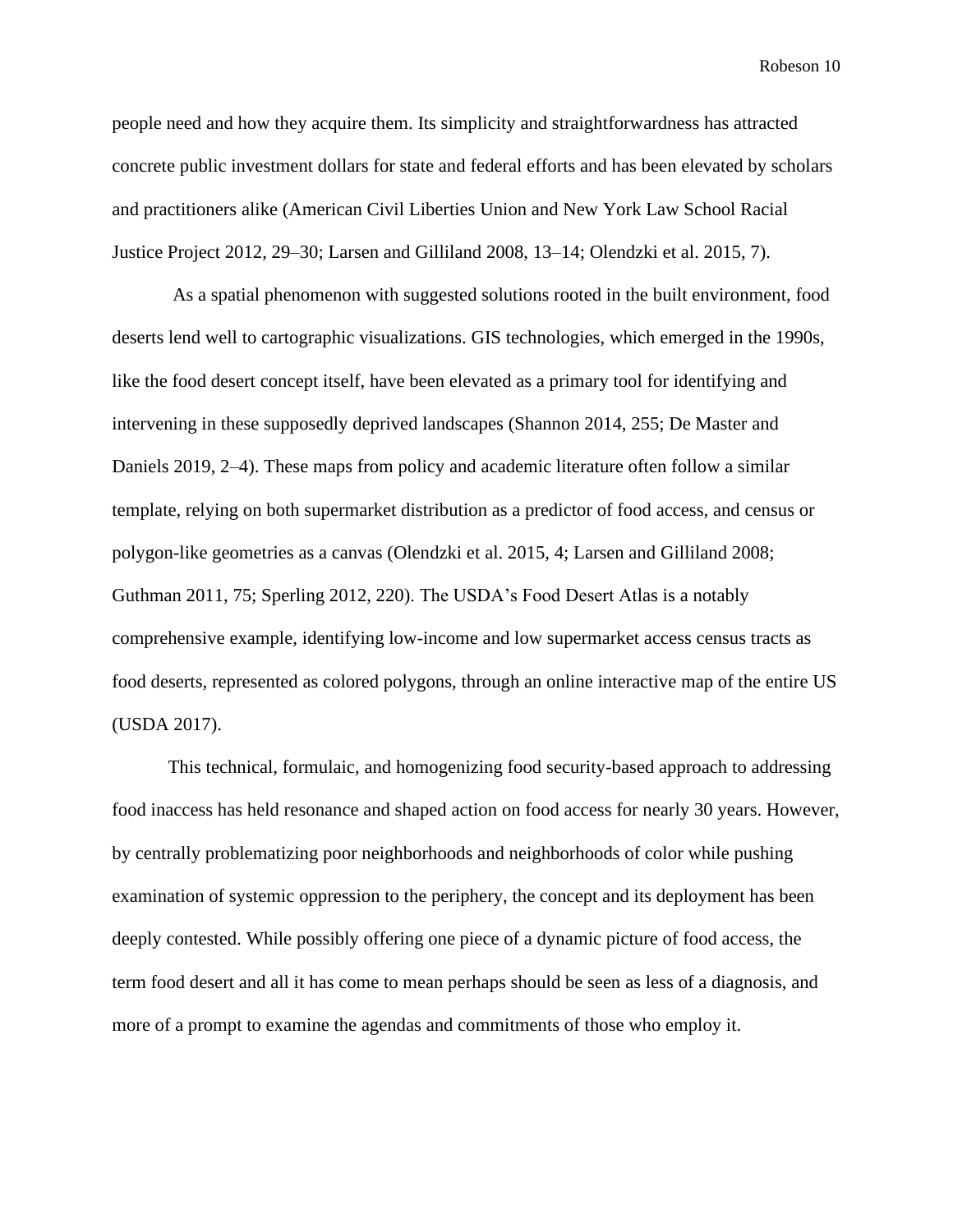#### *Interrogating Othering in Food Security*

The embrace of the food desert concept by public health researchers and planners, media outlets, and other sectors of the food movement has been in parallel to a sharp rejection of the label by activists, scholars, thinkers, and "food desert" residents. While the validity of food deserts as an informative food access metric within technical policy discussions is questioned and debated, this does not seem to impede the term's power and salience (Bell et al. 2013; Cummins and Macintyre 2002; Short, Guthman, and Raskin 2007). At the crux of the work of those who legitimize the term and those who see it as delegitimizing to their food experiences and histories is the use of a deficit framework to contain the operation of the problem as solely in "food desert" neighborhoods (Hope Alkon and Figueroa 2017, 207). Relying on this superficial approach to navigate food inaccess allows for the fragmentation of the processes by which food injustice comes to exist and the spaces in which it occurs to obstruct its deeper roots and solutions.

The deficit approach from which food security and food deserts specifically are built carefully confines and restricts holistic thinking about what drives food inaccess and what might end this type of marginalization. While food desert research might acknowledge that "residents of predominantly African-American neighborhoods in Chicago have to travel the farthest distance to get to a grocery store as compared to white or even racially diverse neighborhoods," it does not generally seek to address why this is so (American Civil Liberties Union and New York Law School Racial Justice Project 2012, 6). By positioning "corporate commerce as a solution to a social problem," "availability and proximity" become actionable while "affordability and need" become afterthoughts (Hope Alkon and Figueroa 2017, 208; Guthman 2011, 69). When these patterns are mapped in constellations of points and polygons which serve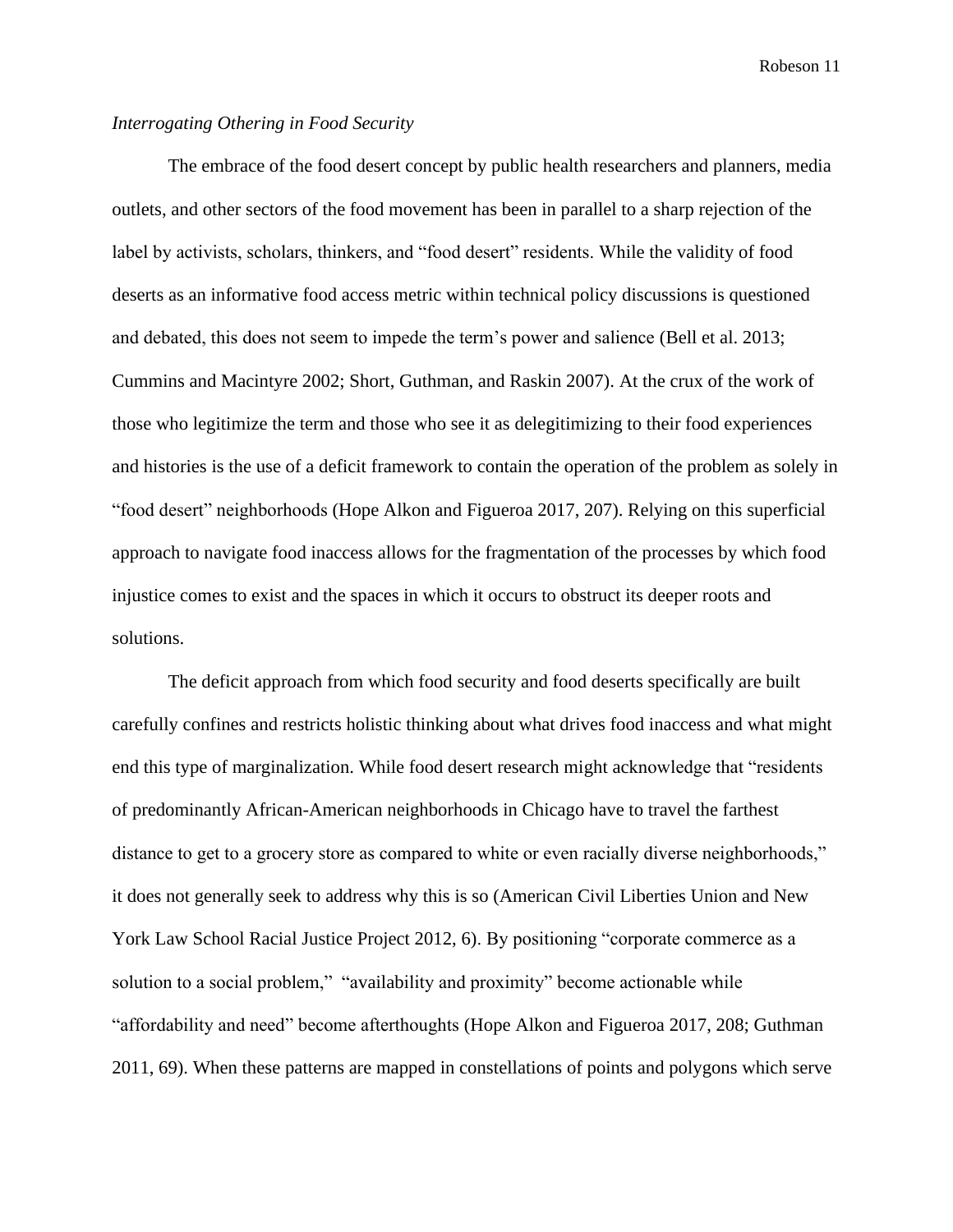as fragmented containers for homogenous spatial experiences, the solution, for example, of building more grocery stores, makes sense, because it is clean and mechanistically consistent (Shelton 2018, 5; Payne 2017, 2).

How must thinking shift, however, when technocrats and others calling for food desertinformed interventions are held accountable to more than some new artwork on their latest census block canvas? What changes when these practitioners operating through political convenience and self-innocence must see themselves in relation with, rather than as other to, the people and places food deserts imply? For Black food and farming activist Karen Washington, "food deserts" is an "outsider term" because it is ignorant to the food resources and provisioning practices of her and her neighbors who reside in a so determined food desert (Brones 2018). Washington makes tangible the force of a label when used by the subject to separate, fragment, and other itself from the object up for debate, and how this process becomes one of intentional obstruction of their own positionality when suggesting a deficit in the object (Chilisa 2012, 14). In other words, the food desert label makes it easy for practitioners who have a role in perpetuating the unjust systems which drive food inaccess, what Washington and others term "food apartheid," such as white supremacy and capitalism, to ignore this as they go about their work and lives (Holt-Giménez and Harper 2016, 4; Mares and Peña 2011, 197–98; Guthman 2008, 443; Brones 2018). The silences in their rhetoric are made concrete by the maps they employ and create to elevate their claims and literally contain blame, in no way implicating communities or historical forces which have driven and continue to make resilient factors underpinning food inaccess (Harley 1992, 14; DeFilippis 2013).

The ease with which the food security agenda is adopted in mainstream food and health research, policy, and mapping speak to its shallow politics. That is to say that contributions to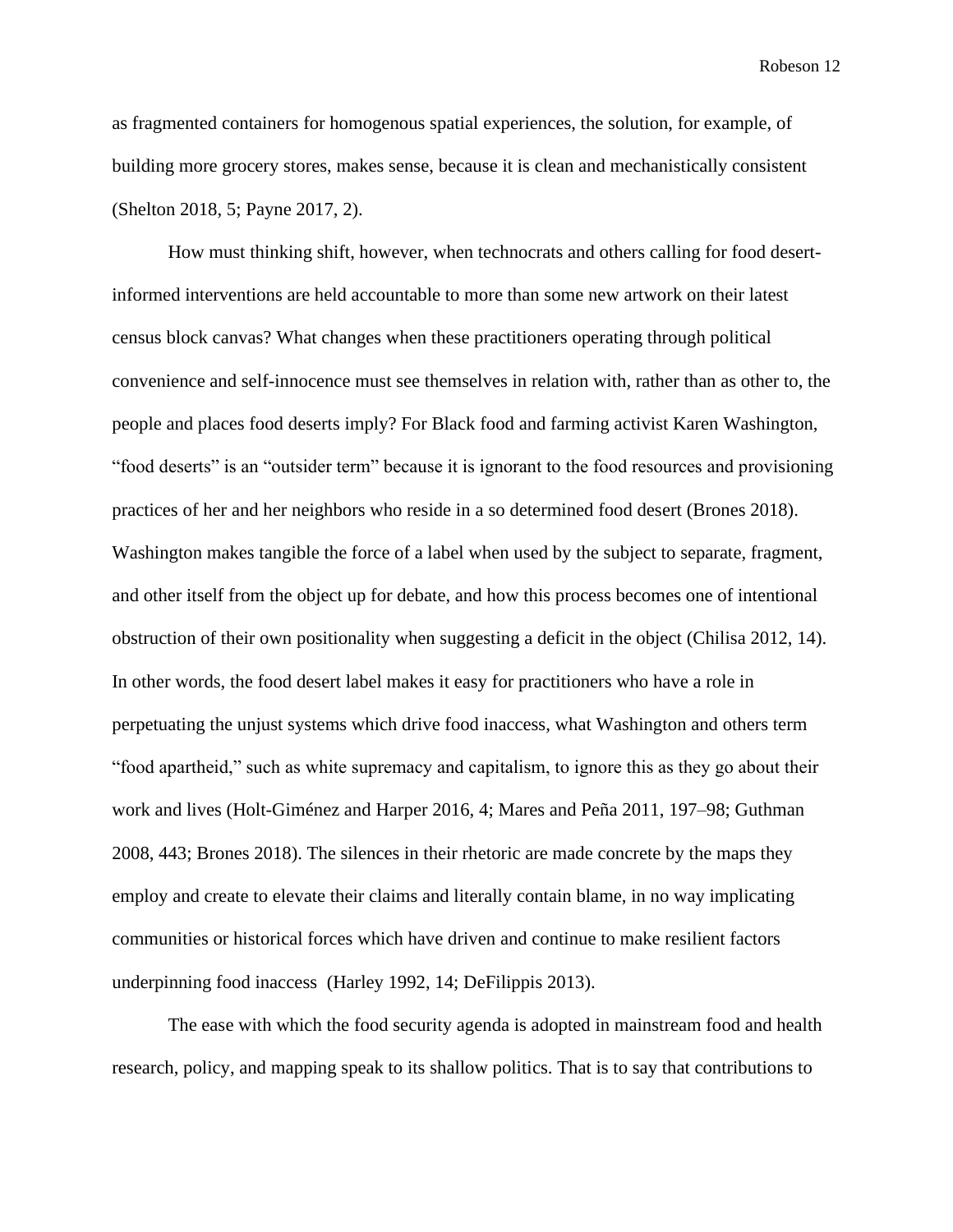food access are being made through the food security agenda, but with significant limitations rooted in its narrow and sterile depiction of the food system, space, and people's food needs (ibid., 443). Countless bridges have been built to overcome the limitations of food security's deficit perspective, particularly by those actively marginalized and oppressed by the US food system. However, crossing them calls distant practitioners to move beyond technocratic and charity-oriented approaches to begin questioning their own authority and the food visions to which they commit their tools.

#### **Relational Alternatives to Mapping Food Access**

Bringing the positionality of food security and food justice practitioners into focus invites a politicization of otherwise technical work complicit in the power relations driving food injustice. In realizing that different people and practitioners have different experiences and investments they bring to the work they do and the types of stories they convey, it is important to think about who is making these maps, how they know about complications of food access, and the patterns that emerge in their analysis. In the case of deficit-based food desert mapping as the main cartographic depiction of food access, an alternative approach which illuminates the relationship of "food deserts" to non-"food deserts" and the critical role of land control can better instigate food justice, rather than food security-based, conversations and interventions.

#### *Seeing Food Access Relationally*

Food justice views inaccess to food as more than a result of the occurrence of unfortunate demographic factors and spatial arrangements. Instead, this framework sees these demographic factors, like race and class, as key to the decisions made by political, real estate, food industry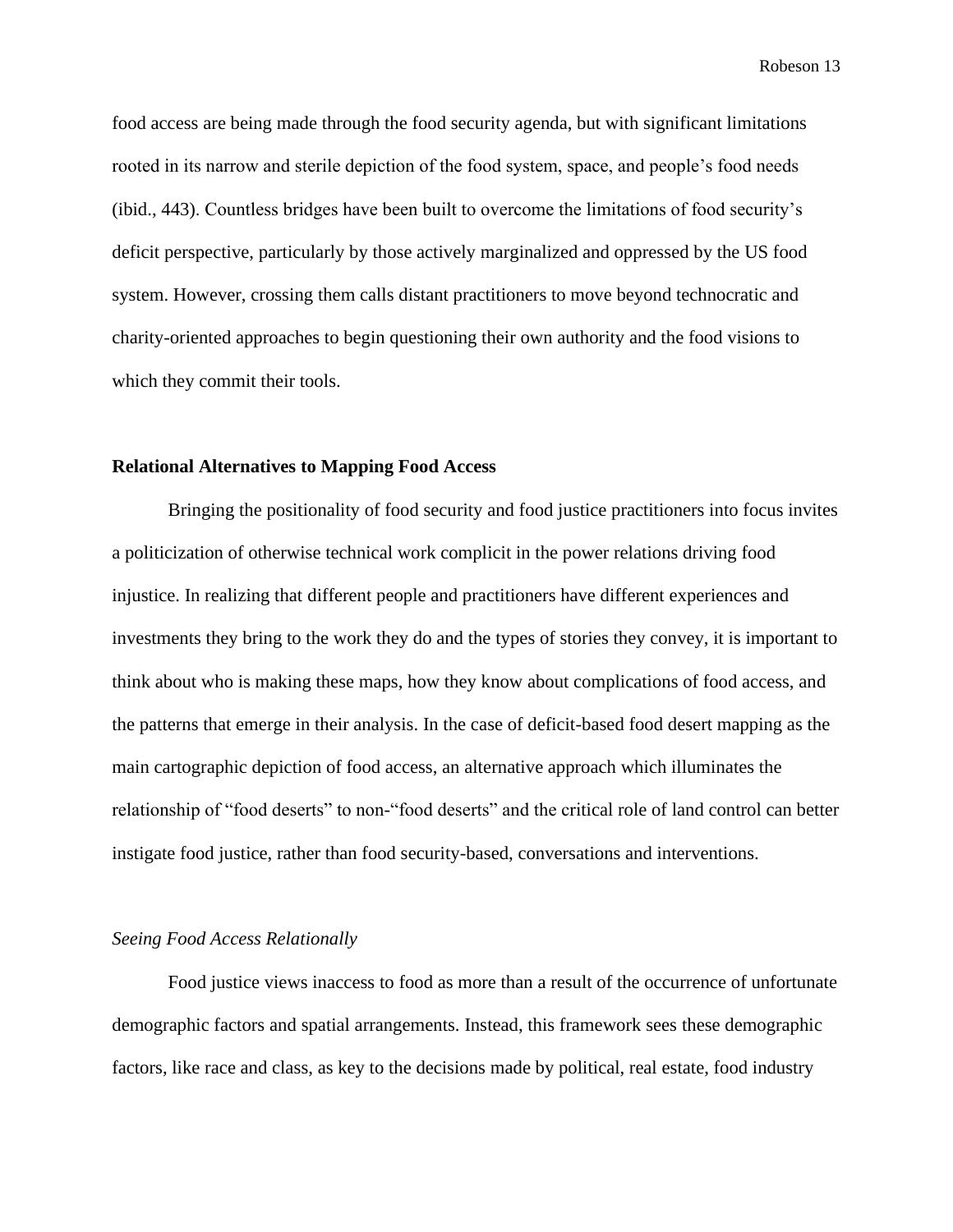and other leaders in other sectors to intentionally build up the mainstream food system in certain places and not in others. This perspective is about recognizing the historical and ongoing production of various, and in this study particularly urban, landscapes and who controlled this process with what motives (Holt-Giménez 2010, 3). Racial capitalism understands that capitalism is a process of profiting from devalued spaces, and that this differentiation and extraction which elevates and protects European peoples has and continues to extend into the embodied experience of people and communities (Pulido 2017, 527). With these systems working cooperatively, their effect to construct racially segregated cities was propelled by the state in the early 20th century with the United States Supreme Court *Buckley v.* Corrigan case and later subsidization of suburban homes for white families with the New Deal (American Civil Liberties Union and New York Law School Racial Justice Project 2012, 15–16). The basis for the occurrence and persistence of space-based food inaccess, therefore, is the persistence of capitalism and white supremacy, and discourses of food justice that do not have these realities as their origin point should be questioned for their ability to see these roots as negligible.

Therefore, in a food system that "is unjust and unsustainable but… not broken", people and social processes must be centered in analyzing the perpetuation and implications of food injustice (Holt-Giménez and Harper 2016, 3; Figueroa 2015, 499). Thinking about food access in spatial terms which do not, as food desert mapping does, simply rely on spatialized deficit identification, points to geographic relational poverty studies. As Elwood et al. (2017, 749) describe, this perspective reverses "the usual lenses of inquiry to focus on the role of the nonpoor, powerful institutions and/or technocrats in producing poverty," and sees space with deep histories which engender future trajectories. With these insights, the illumination, rather than the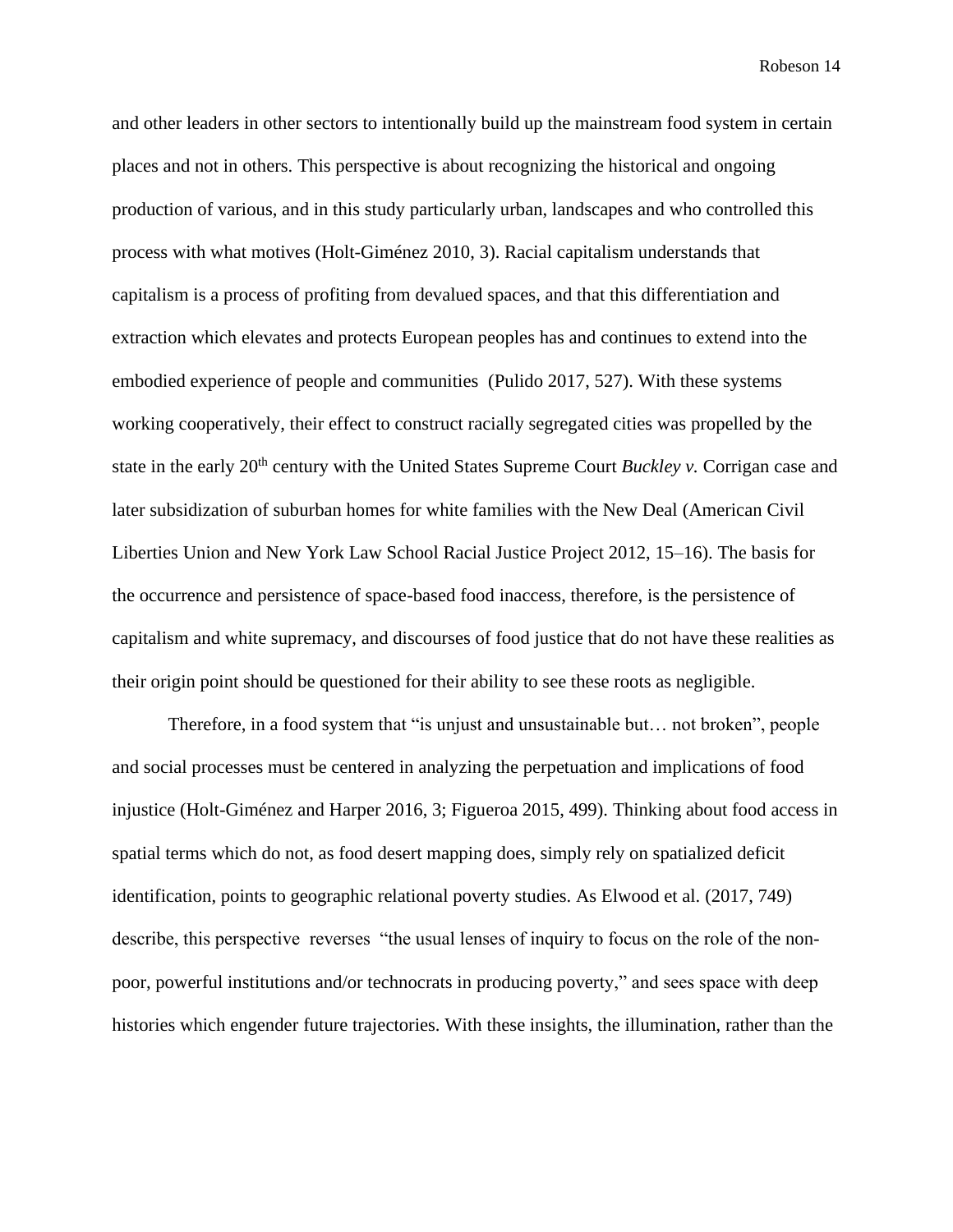obstruction, of race- and economic-based power relations can anchor cartographic storytelling on food access.

#### *Alternative GIS Approach*

In order to appropriate the power of maps to embolden this call for food justice, an alternative mapping approach is needed which is based in thinking about how people can more equitably relate to food as well as to each other. Expressing these ideas in cartographic form is possible thanks to the development of Critical GIS scholarship which can help us understand how mainstream mapmaking practices produce maps that are tied up in the problematic social relations that require critique from critical academics and activists (Mares and Peña 2011; De Master and Daniels 2019). In order to map food justice in a way that is relevant to the framework's agenda, a Critical GIS practice should be built on reflections of land use, ownership, and control, and should also reorient to see space as a site of social relations where social reality is produced and networks are woven.

In colonial and recent histories, maps have been key to the control of land while the control of land has been key to the control and self-determination of food. Thus, when considering the establishment of a Critical GIS approach to food justice, addressing the centrality of land to food justice is a critical dimension. In a social context, "land is thoroughly saturated with racism," and has been central to the project of white supremacy through both "appropriation" of native lands and restrictive rules of "access" (Pulido 2017, 528). This appropriative aspect in the context of mapping can even be extended to consider the use of western maps and techniques in non-western countries as they marginalize the spatial knowledge of indigenous peoples and instigate counter-mapping, such as the process Peluso (1995, 385–88)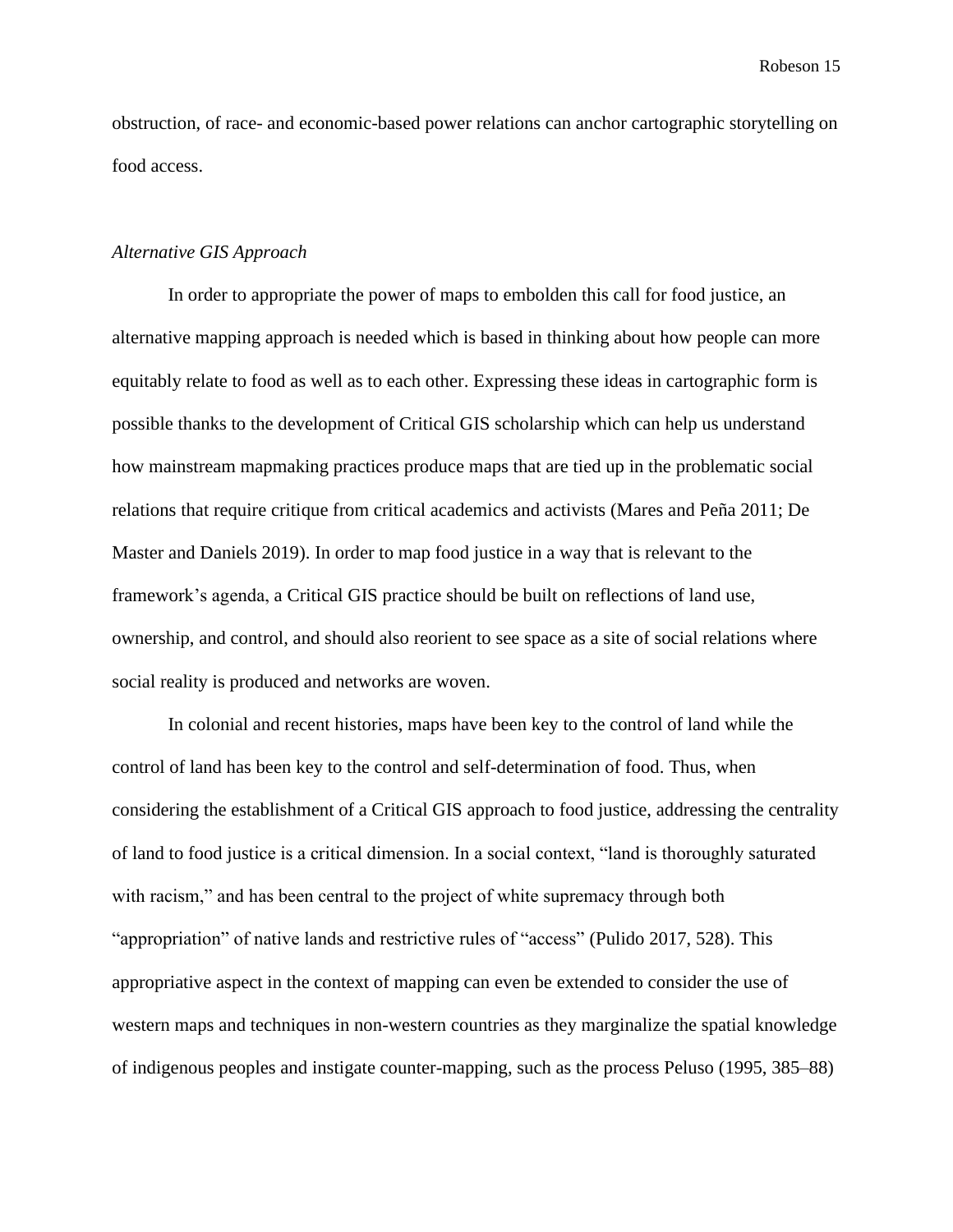documents in Indonesia. Mapping food justice from a critical standpoint requires engagement with questions of who owns, has territorialized, and/or is contesting the land under question, how are they politically engaging with and relating to it, and whose interests their interventions will serve. This first component of a Critical GIS-based approach to food justice does not necessarily present an alternative technical approach, but instead calls for reflection and intentionality on the significance of maps as a tool of domination or contestation in the food histories of different communities.

A second dimension to mapping food justice via Critical GIS practices centers approaching space as social relations and as social process. In recognizing how space is a human-constructed and human-interpreted entity, the power dynamics that are imbedded in social processes can emerge in food justice GIS analysis. Most importantly, the human networks and processes that occur in space and as space must ground a sense of thinking about space as interconnected and not isolated fragments. This sentiment is in rejection of the walled-off polygons which characterize the mainstream approach used to map food deserts of inaccessibility. Particularly relevant to urban food desert mapping, thinking of territorial units like neighborhoods, which dominate "contemporary social scientific literature around neighborhood effects and opportunity, as naturalistic, depoliticized, ahistorical, and functionalist," leads only to literal and figurative superficial conclusions (Payne 2017). By approaching space as "an active moment within sociospatial process, or as a splintered geometry shot through with power and meaning-making practices," different questions can emerge about the trajectory of space and its actors (Bergmann and O'Sullivan 2018, 8). Since mapping generally and food justice mapping especially relates to uncovering relationships, questioning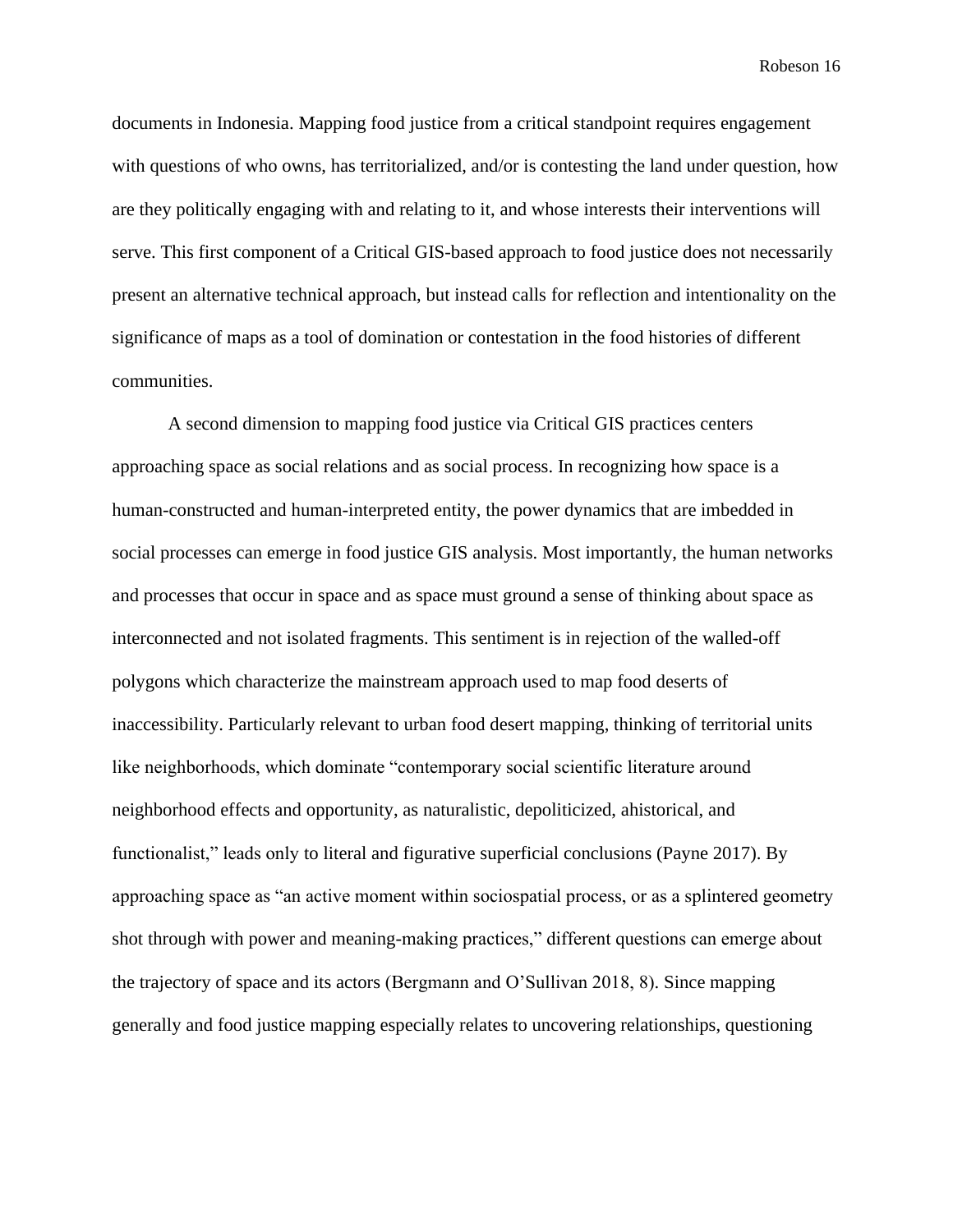traditional spatial assumptions and separations can ensure GIS users are not limiting their creative imagination.

To bring a central focus on space as relational even further, mappers should seek out ways to demonstrate the power relations that are at work with the process they are spatially representing. For example Shelton (2018) and his piece examining racially concentrated areas of poverty as co-produced with areas of racially concentrated affluence in Lexington, KY through a critically-informed GIS analysis provides an illuminating model to demonstrate the fluid processes that guide uneven development. Henderson's (2006) study looks into transportation planning debates in Atlanta, GA using the concept of "secessionist automobility" to examine how racism and anti-urbanism function with automobility to enable metropolitan-area segregation. In both of these approaches, power dynamics and the actors which exploit them unjustly are centered to inform decision making and interventions in ways that, instead of technocratically managing or saving marginalized communities, promote accountability for those actively perpetuating marginalization.

#### METHODOLOGY

#### **Methodological Approach**

In order to explore how maps can be an elevating vehicle for food justice efforts, this paper will use Worcester as a case study to understand how alternative food access cartographies might be built to tell different stories. As this research seeks to answer questions about people's motivations, collective decisions, and the trajectories of localized politics, a case study is well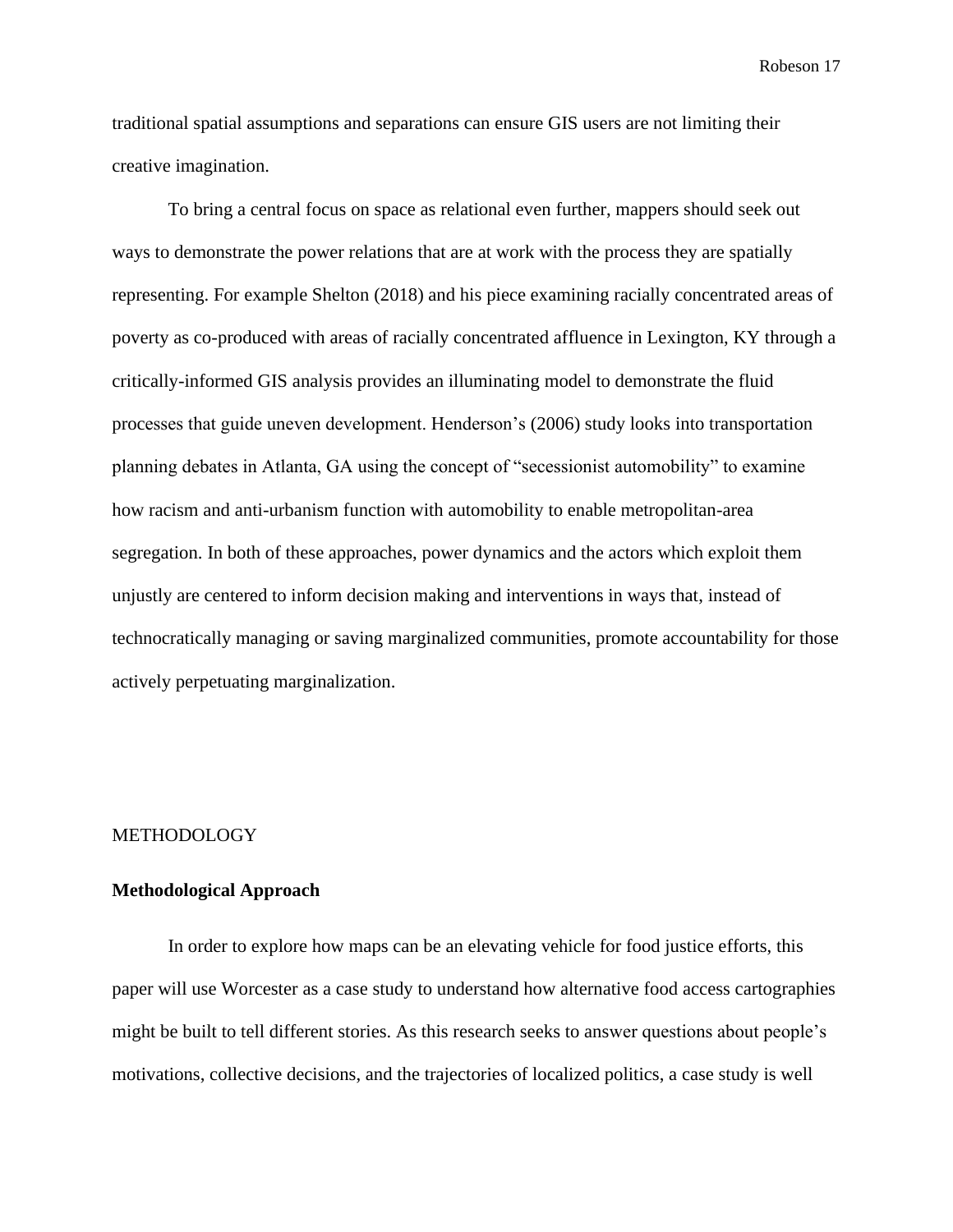suited to intimately track and dissect these concentrated social processes (Yin 1989, 18). In particular, a mixed-methods approach will be used to holistically capture and analyze the active work and possibilities around food access theorization and interventions. Following the call of Figueroa (2015, 500) for a "people-centered approach" in food systems and access research, this study will pursue a dual qualitative and quantitative analytical process. Stakeholder interviews will capture the different work of food access practitioners in the city, while GIS will be used to model alternative means of mapping a path to food access beyond food deserts.

Interviews were conducted first with a total of six different individuals around the city working on or towards some aspect of food access. Some of these practitioners are working directly with the food system, while others focus on tangential topics of economic development, health, or housing. A pool of interviewees which represent a broad spectrum of work, from urban farming to youth development to local policy, was intentionally chosen to gauge the political discourse in different food access spaces (Fujii 2017, 38).



*Figure 1. USDA-Identified Food Desert Census Tracts*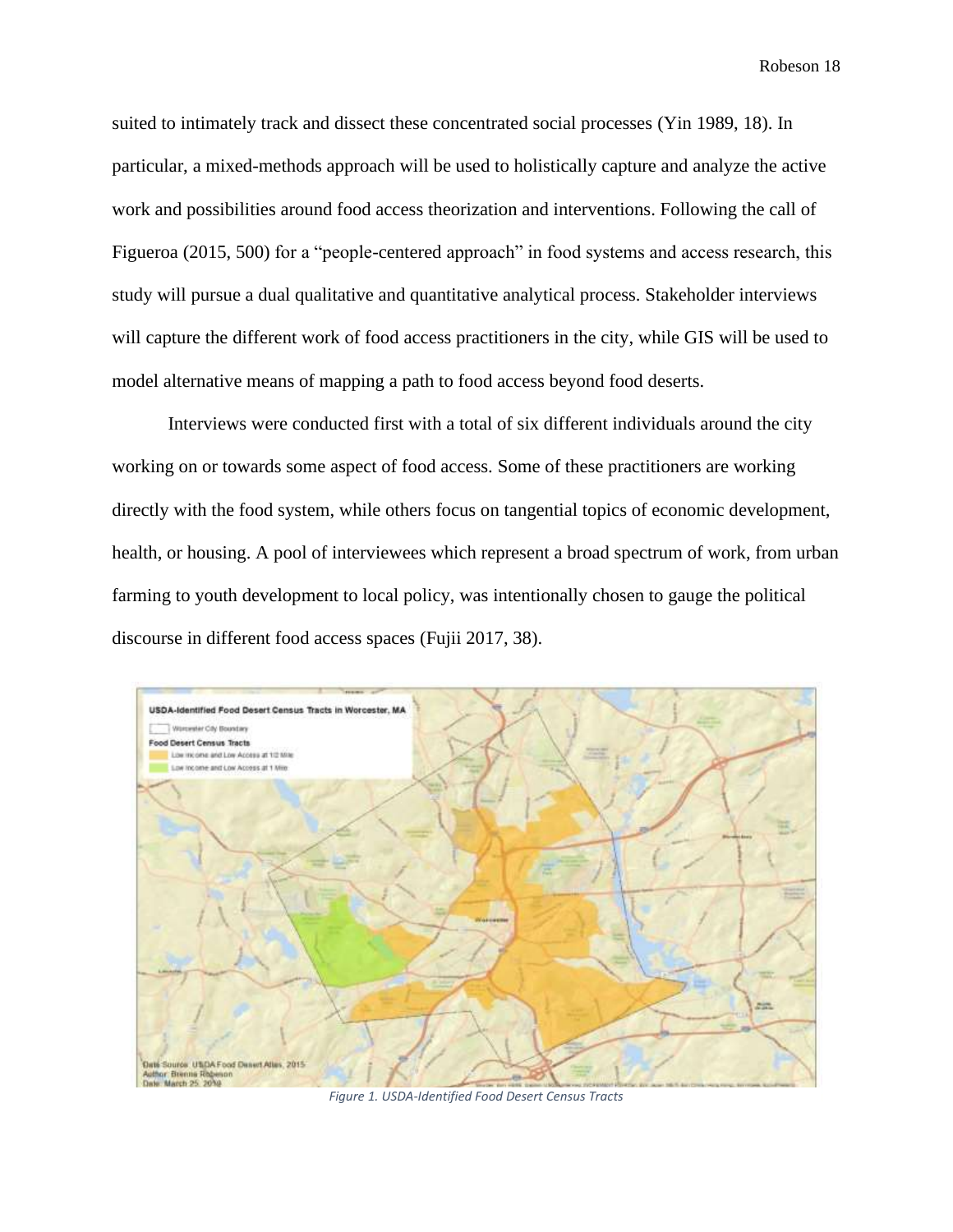These one-on-one, semi-structured and often conversational interviews focused on the role and relationship of the interviewee and their organization to Worcester's food system. While questions regarding practitioners' work were more specialized, interviews were standardized by discussion of a version of the USDA's Food Desert Atlas map, which appeared in a Worcester Community Health Assessment report in 2015 (Central MA Regional Public Health Alliance 2015). Working from a print replica of the map (Figure 1), interviewees shared their reactions to the document and its conceptual and factual accuracy as well as thoughts on what types of political action and policies it might support. The feedback and overall perspectives shared in these meetings helped to establish a contextual understanding of the needs, biases, and vision of food access practitioners and the relationship mapping, however technical or distant, has to their work.

Along with stakeholder interviews, the second component of my analytical process involved using GIS to conceptualize and produce alternative cartographic approaches to advance food access work. A review of scholarly, activist, and policy-oriented literature and resources as well as reflection on the dynamics of the case study helped to envision different paths of communicating the intricacies of city-level social and spatial dynamics relevant to food justice.

Data on features of Worcester's demographic, built environment, and food access landscapes were collected from the City of Worcester, the USDA, and MassGIS. Important data layers included MassGIS's 2010 U.S. Census Environmental Justice Populations, which identifies census block groups across the state of Massachusetts with high representation of residents of color, low-income households, and households with low English proficiency ("MassGIS Data: 2010 U.S. Census Environmental Justice Populations" 2012). The USDA's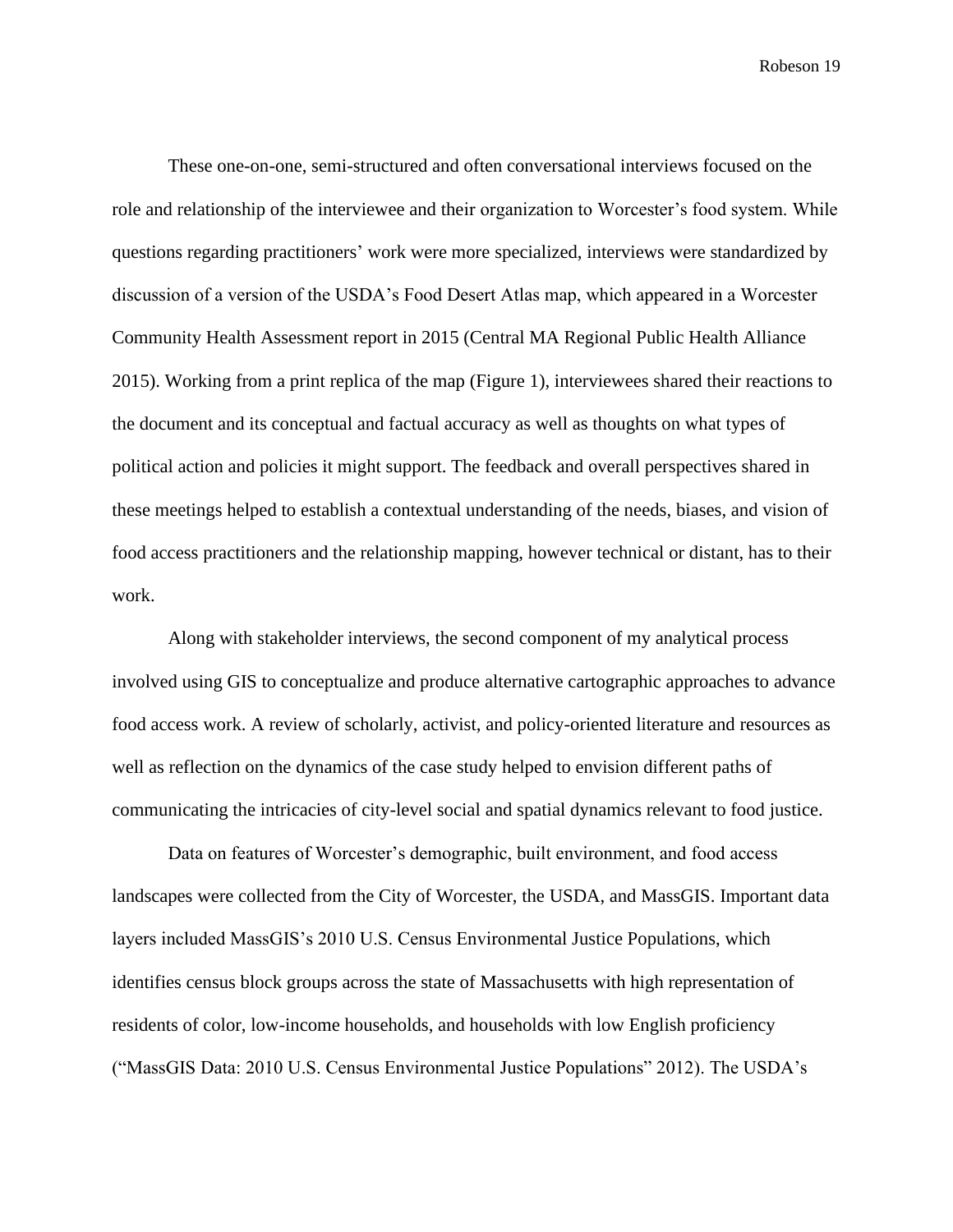Food Access Research Atlas was also used as a conventional measure of food desert cartography. This dataset uses two criteria to label certain census tracts as food deserts – those with low "supermarket accessibility," which measures proximity of residents to a grocery store, and low income levels. The two specific variables relied on in this analysis to define the boundaries of the city's food deserts are "Low income and low access measured at ½ mile and 10 miles" and "Low income and low access measured at 1 mile and 10 miles" ("USDA Economic Research Service" 2017). Additional data came directly from the City of Worcester and include spatial data on building and driveway footprints across the city. Spatial property parcel data was also accessed with a detailed property database which was used to extract property ownership information at a large scale.

GIS analysis was conducted in R using mainly the tidyverse, sf, ggplot2, and ggmap packages to produce a total of three maps showing the deeper and wider processes shaping food access. First, using the Environmental Justice Populations data, which identifies where marginalized communities reside in Worcester, a map displaying the inverse information for each of the three criteria was produced. All three maps produced in this analysis are choropleth maps, or a map where the area of study is broken into certain spatial units and each unit's values for a certain variable are expressed with a certain color palette. The first map output shows the spatial locations of communities which are predominantly white, of middle and higher incomes, and have high English proficiency. A second map was made to explore two interactive dimensions of automobility infrastructure – highway systems and driveway footprints. A ratio of the aggregated area of driveway footprints to the area of building footprints was calculated per census block group to understand the spatial patterns of where car ownership was well accommodated in the built environment. To explore the relationship of this factor with other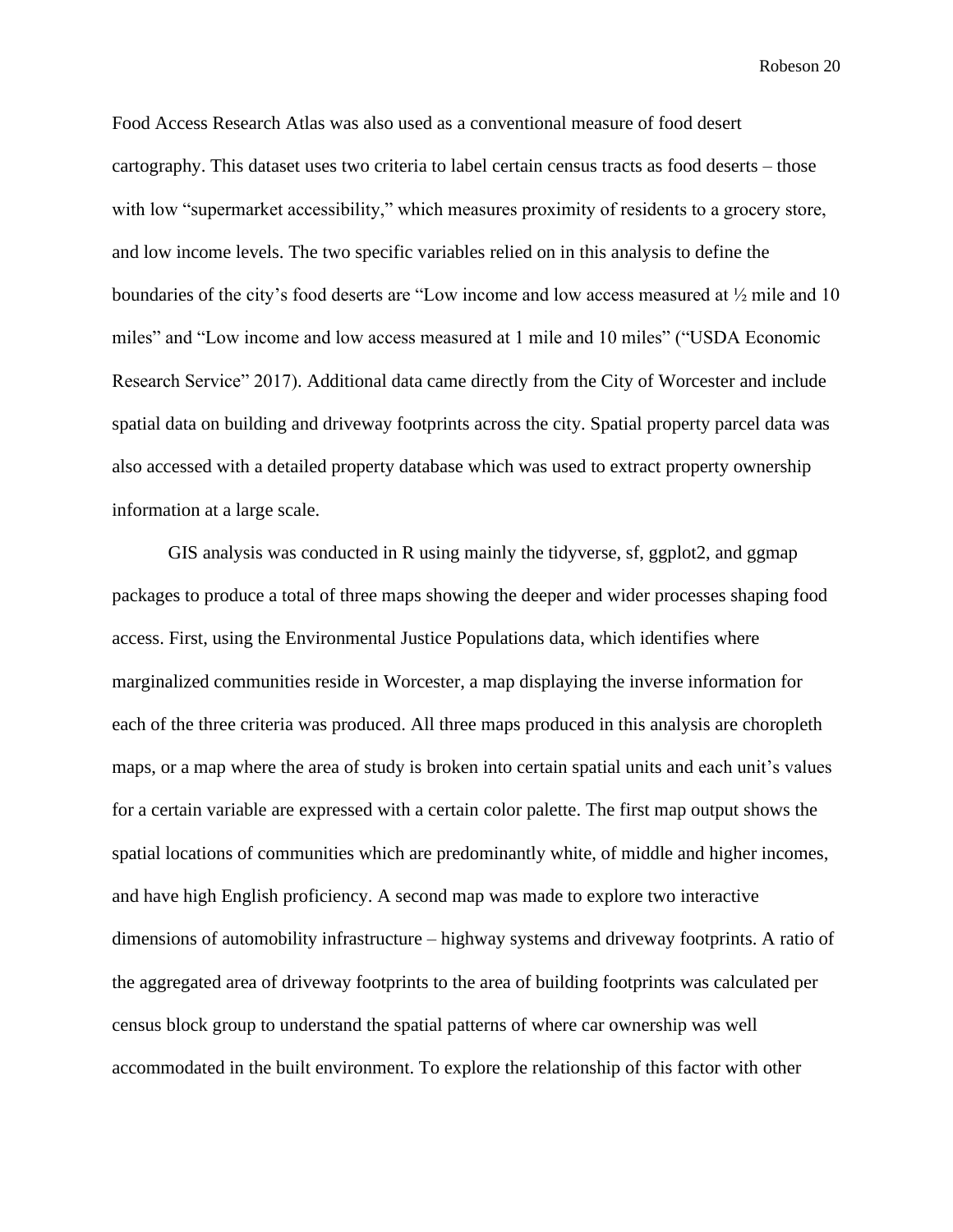components of the city's automobility infrastructure, following Koch's (2006, 7) reflections on the importance of building multi-dimensional ecologies into maps, the location of highways is included in this choropleth display of the calculated ratio by block group.

The last map explores food desert property ownership relations following a method developed by Shelton (Shelton 2018, 10–11). First, census tracts considered low income and low access at the half mile or mile based on USDA-defined food desert criteria, were used to select within food deserts, census block groups where all three Environmental Justice criteria compounded. This process was mirrored in non-food desert areas of the city related to the Environmental Injustice Criteria created in the first map. From there, property parcels and their database records inside the selected food desert census block groups were identified, and the addresses of each property's listed owner geocoded. Properties which were owned by an individual with a mailing address in the selection of census block groups within non-food desert areas were selected and mapped to understand cross-community land ownership dynamics. The results of both of these phases of the research process, in dialogue with each other, are then used to understand the deeper realities of how food injustice persists in Worcester, where systems of power are obstructing the problem and solutions, and how to elevate a transformative course of action.

#### **Case Overview**

This paper will use Worcester, MA as a case study for analyzing the meaning of using food deserts to inform local city policy priorities and how the underlying issues posed by food inaccess might be better addressed. Worcester is the second-largest city in New England and is classified as a Massachusetts Gateway City for its post-industrial economy, high proportion of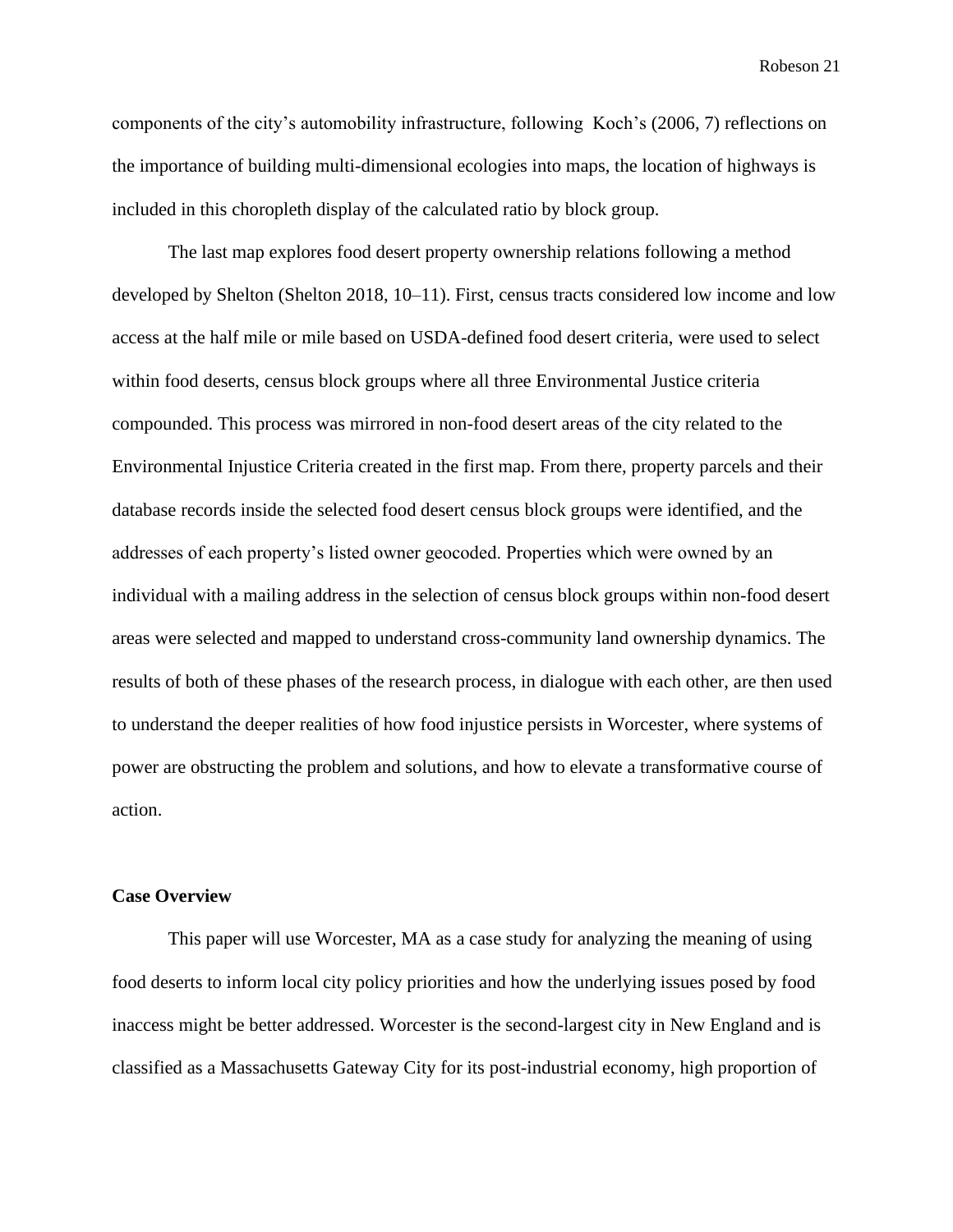immigrant families, and smaller professionalized workforce ("About the Gateway Cities" n.d.). It is also a city where the food desert narrative has been mobilized in public health studies and policy recommendations. The 2015 Community Health Assessment, a community-level research study sponsored by major healthcare providers and the city's Department of Public Health, uses food deserts prominently in their analysis of food access in Worcester (Central MA Regional Public Health Alliance 2015, 39). The 2018 version of the study again emphasizes food deserts – this time called "Grocery Gaps" to coordinate with a new grant program run by the Massachusetts Public Health Association – but contextualizes them more comprehensively among other factors (Central MA Regional Public Health Alliance 2018, 53–57). While the work of different food-oriented organizations in the city, such as the Worcester Food Policy Council, Black Seed Farmers Market, and the Regional Environmental Council, show a more socially holistic grounding to their efforts, it is unclear whether or not this trajectory will be embraced in local research and policy.

Of course, as this paper will explore, the food system is about more than policies, organizations, and people who talk about food. Worcester as a whole is currently undergoing a major wave of economic development activity, upping the stakes for decision making which will have implications in the lives of residents for decades to come. The type of economic development the city is pursuing is continually questioned as exclusionary and narrowly downtown focused. Characterized by the construction of multiple high-end apartment buildings, coordination among large businesses and institutional actors to exert a spatial downtown presence, and the construction of a massive parking garage, there is clear coordination to define downtown Worcester as a "creative class" hub (BSC Group and L.J. Boudreau Associates 2016). This is in the context of a demonstrated and worsening housing need among residents, where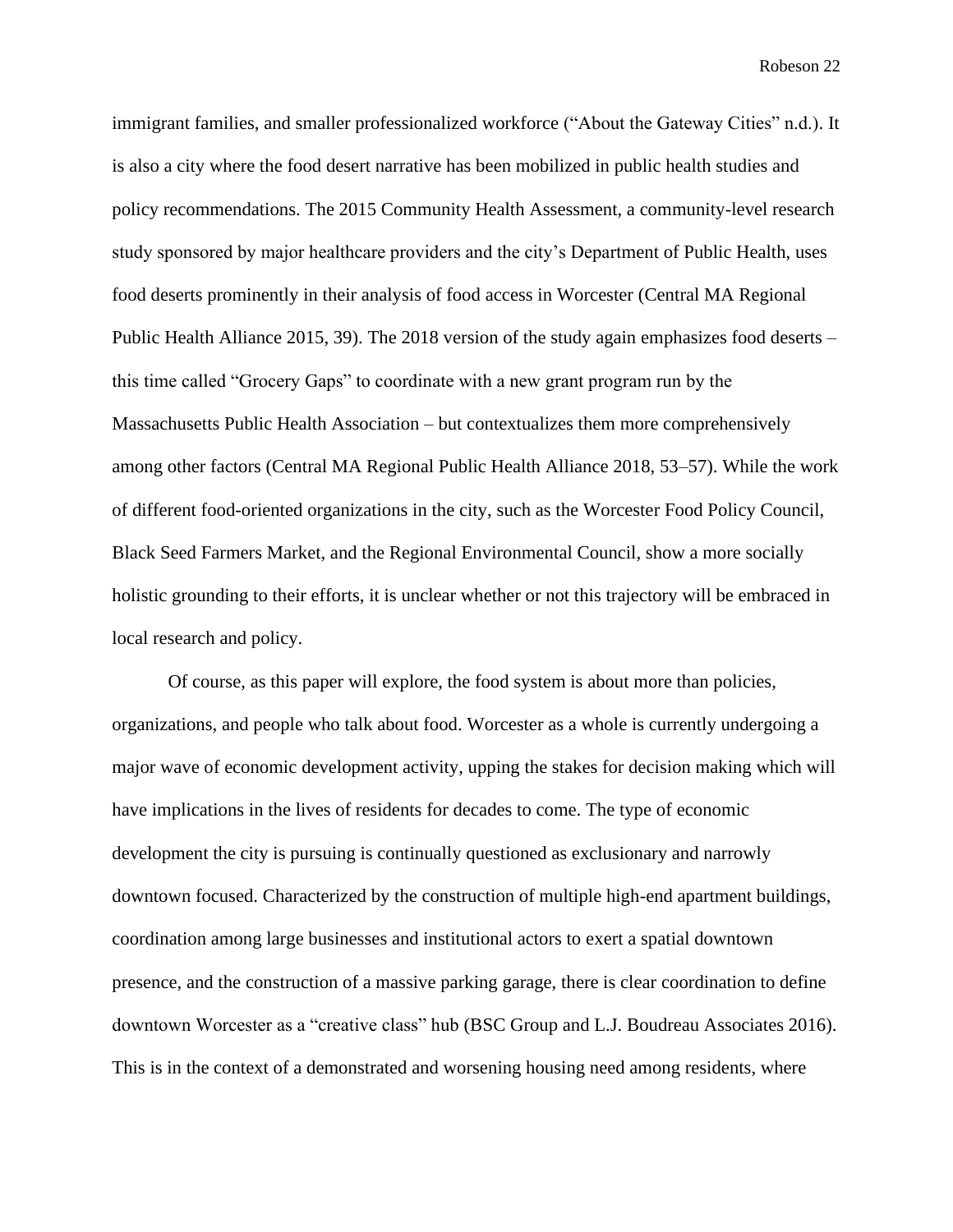median monthly rents in 2018 have increased by 16 percent among currently available apartments, even as city leaders assert their confidence that they are adequately addressing the situation (Hibbett 2019; Thompson 2019). Therefore, in a context where there is a demonstrated an investment in using food deserts to frame food access issues, and in a highly charged and dynamic time of economic decision making and change with equity and justice consequences, this study will investigate the implications and importance of deeply informed mapping for food justice.

#### ANALYSIS

Food desert mapping is insufficient and irresponsible because it leaves the role of racial capitalism in the continued production of uneven food landscapes unaddressed. Talking to food access and justice practitioners and appropriating GIS to interrogate social power relations and track urban land control can produce alternative maps grounded in food justice principles. These alternative cartographies can de-obstruct, procedurally and tangibly, the oppressive power dynamics enforced through conventional mapping and assert transformative spatial depictions which can hold political interventions (and interveners) accountable to principles of food justice.

#### **Which actors matter?**

The environmental justice movement, in ways similar to movements for food justice, emerged to assert a more power-informed agenda alongside the environmental movement developing in the 1960s. The emphasis on exploring, conserving, and appreciating the wilderness made the movement most targeted towards white, middle-class US Americans, who apparently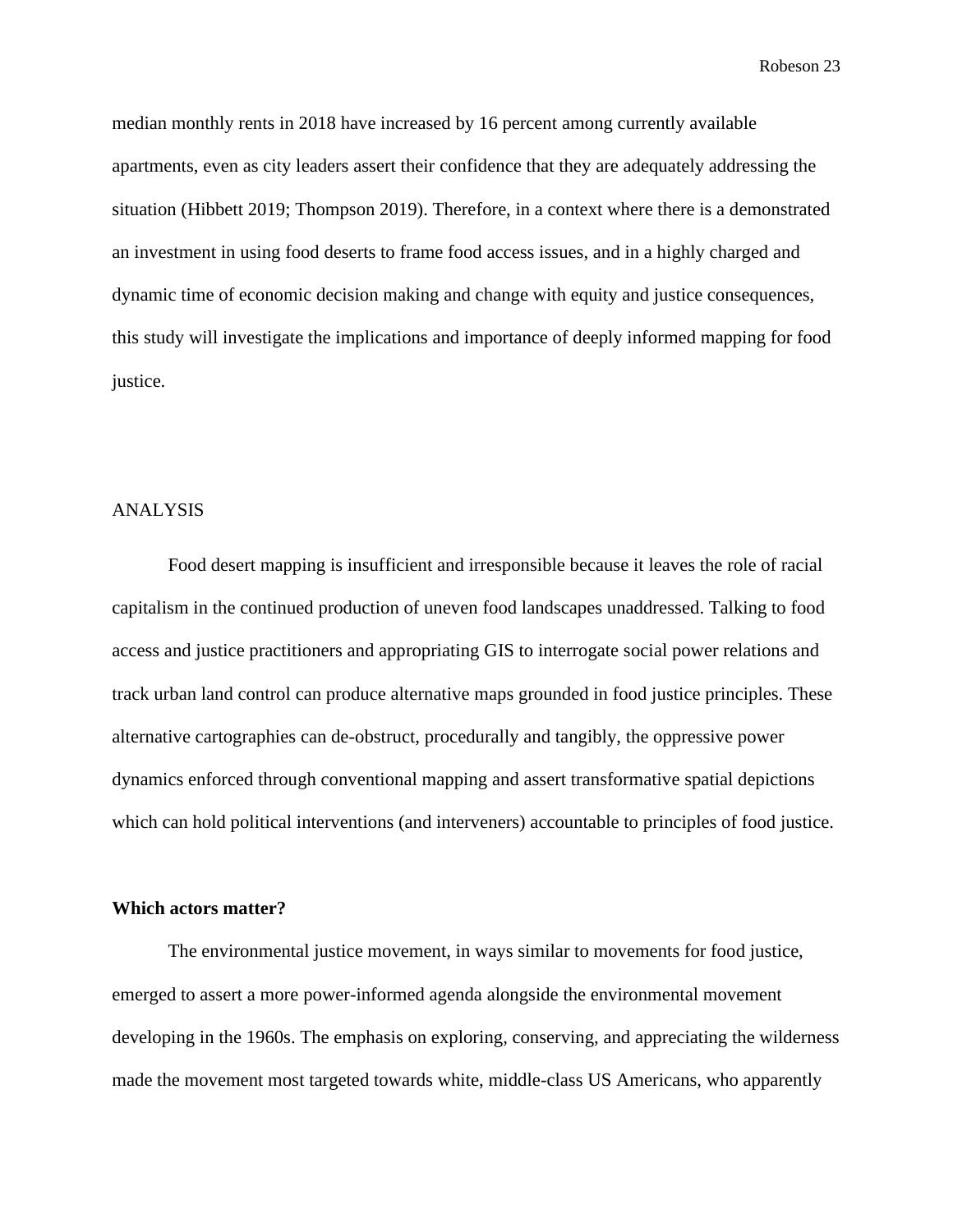cared about the well-being of all aspects of nature aside from that of their fellow humans (Taylor 2000, 556–58). In 1991, the First National People of Color Environmental Leadership Summit convened to draft the Principles of Environmental Justice. These principles established a vision detailing how society should be organized to provide a collective quality of life for all living things and especially to uphold the rights of people of color to live free from environmental burdens (Mares and Peña 2011, 202; "17 Principles of Environmental Justice" 2007). In response to the exclusivity and narrow commitments of the environmental movement, the environmental justice framework and movement provided a orienation through which to look beyond the indifference of environmentalists' white, elitist leadership.

In 1994, an executive order responding to the threat that environmental injustices pose to low income communities and communities of color was filed by the Clinton Administration. This has since resulted in the creation of federal, state, and local policies and agencies charged with monitoring environmental and pollution-based discrimination to varying degrees ("Objectives of Environmental Justice" 2019). In Massachusetts, this responsibility falls on the Executive Office of Energy and Environmental Affairs, who has produced GIS data related to their office's policy agenda ("MassGIS Data: 2010 U.S. Census Environmental Justice Populations" 2012). An examination of this datafile shows that the operationalization of needing to provide tools to promote "environmental justice" takes the form of a geographic data file which identifies census block groups susceptible to discrimination based on certain demographic criteria. The exact statistical standards used to define these categories include the proportion of the population identified as a minority being equal to or greater than 25 percent, a median household income of the block group which is less than or equal to the 2010 state median income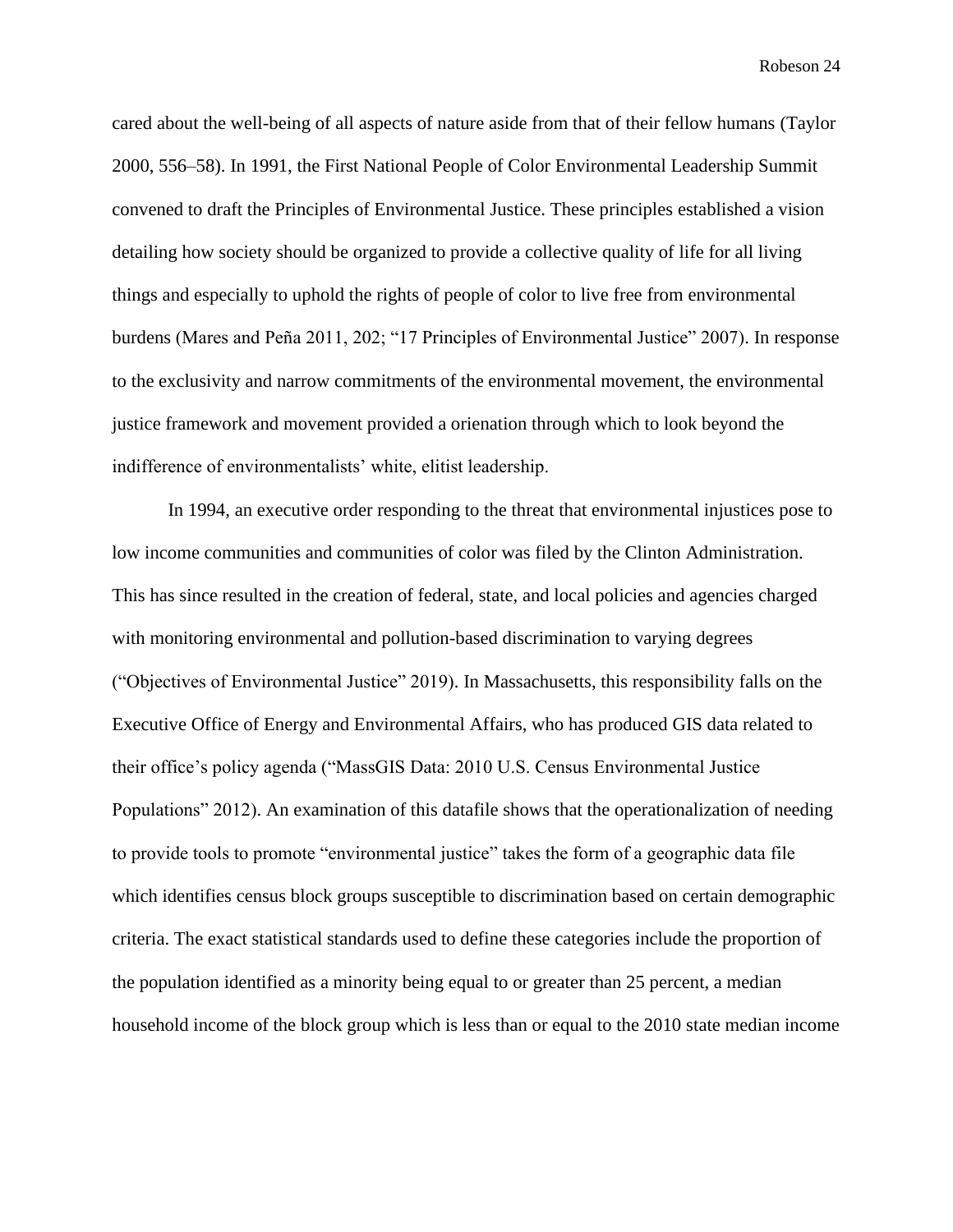of \$62,133, and 25 percent or more of all households being identified as English languageisolated ("MassGIS Data: 2010 U.S. Census Environmental Justice Populations" 2012).

Without canceling out the benefits of an accessible geographic data resource like this, the assumptions implied in this tool's creation raises critical contradictions to be considered. This is in particular reference to the way this framing suggests which actors are deemed relevant and within he intended scope of an analysis of something as charged with abuses of power as is environmental justice. Of course, in the conventional set of spatial data resources available for mapping food access, the same organization of the problem and corresponding data design can be seen. The tools available define an area of impact and vulnerability, such as food deserts, and some additional complimentary metrics on the side which can help quantify and define the scope and extent of the present or potential disturbance. How though, can environmental and food justice be advanced, if these tools are only mechanistic and technocratic and not power dynamicaware as are the moments from which they emerged?

The Principles of Environmental Justice from 1991 are in clear response to the politics of a U.S. society which are settler colonialist, capitalist, undemocratic, white supremacist, and exploitative of natural resources ("17 Principles of Environmental Justice" 2007). When a data tool created to promote environmental justice seeks to invisibilize, in the exact same fashion as the environmentalist movement of the late  $20<sup>th</sup>$  century, the power of middle- and upper-class white people in fueling these injustices, the misappropriation demands explanation. In fact, a clarifying take on this contradiction provided by Pulido (2017) contends that exact state initiatives such as this which seek to provide channels for environmental justice continually fail because of the state's investment in maintaining racial capitalism (ibid., 525–26).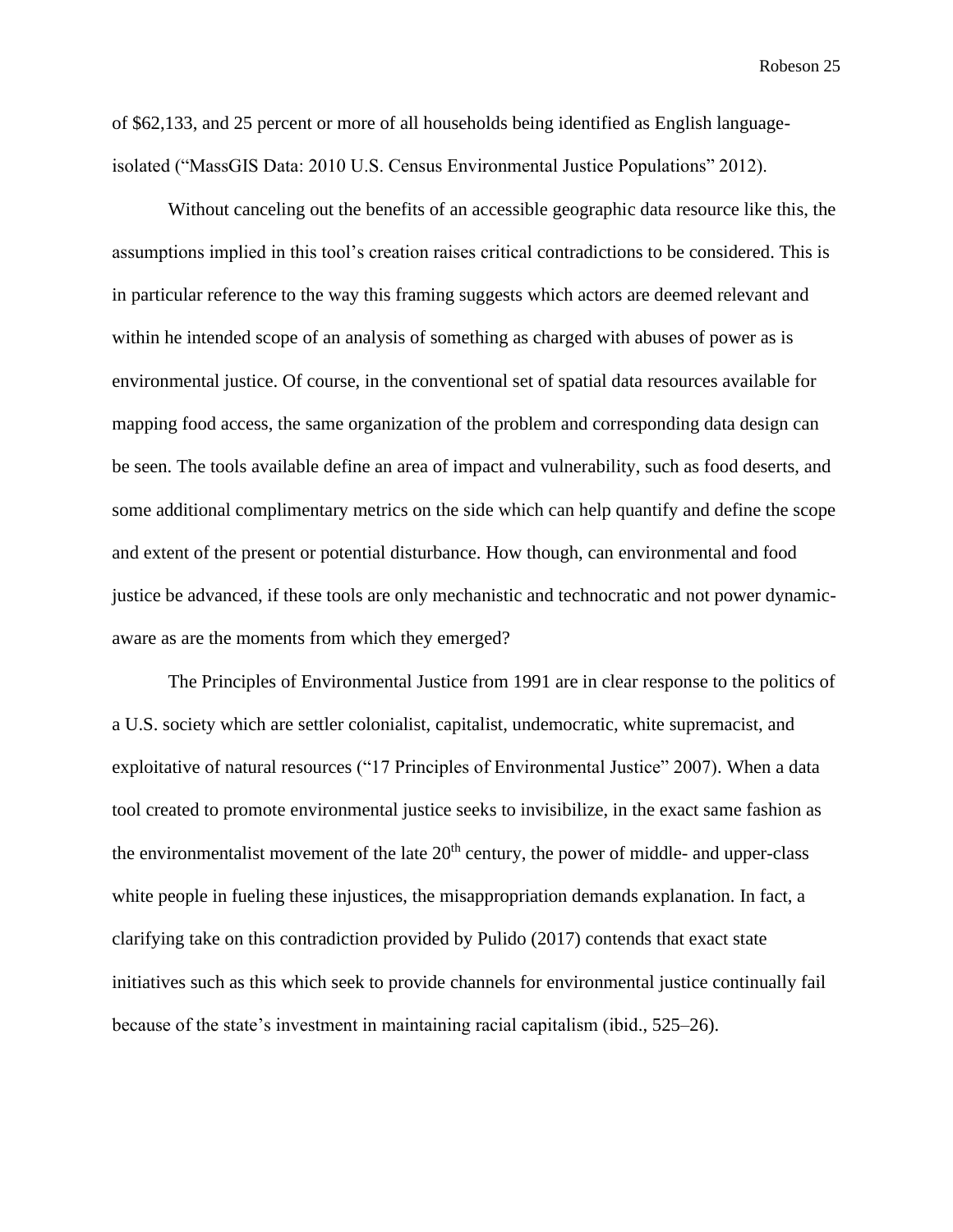This insight from Pulido on the centrality of racial capitalism to projects of environmental and, along similar lines, food injustice is a reality check on the potential of these advocacy tools as they are prescribed. It can also inspire thinking on how a dataset such as this might be reimagined with the power to reveal racial capitalist power dynamics it intentionally obscures. The first alternative spatial depiction presented in this paper seizes on the previously described MassGIS Environmental Justice Populations to fashion and visualize Worcester's "Environmental Injustice Populations" (Figure 1). Mapping environmental injustice where it truly starts emphasizes social relations across different communities versus a deficit in one over the other (Elwood, Lawson, and Sheppard 2017, 758). Therefore, along with a plotting of the original "Environmental Justice Populations," this intervention follows this given map's cartographic clues, particularly its empty spaces, further upstream to reveal the spatial locations of those who, lest they be held accountable, are more conveniently forgotten by the environmental justice movement.



*Figure 2. Environmental Injustice Populations*

The result is a choropleth map which can more comprehensively understand the spatial relations of environmental oppression. Analyzing the output shows how census block groups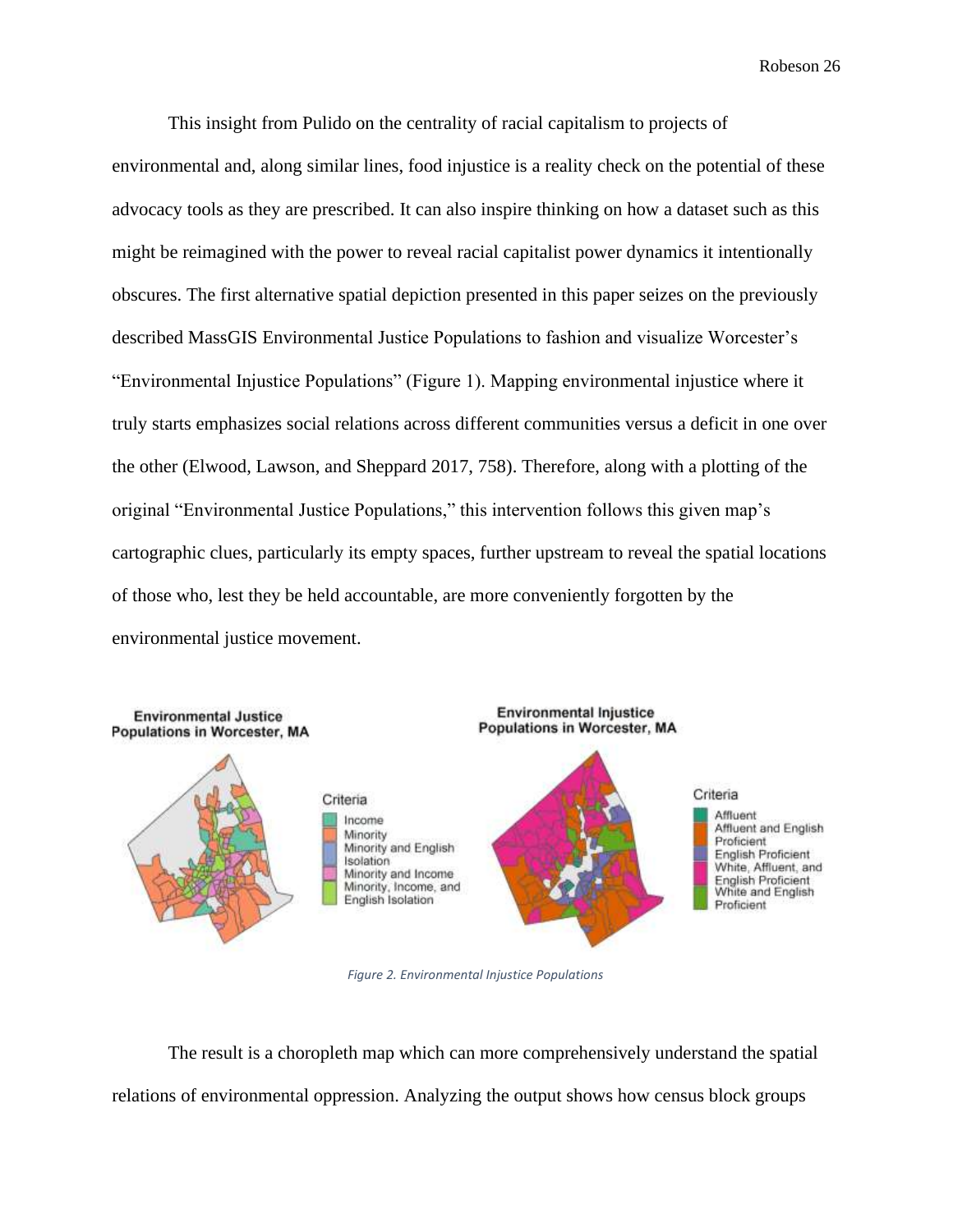which can be classified, based on the inverse labels of the Environmental Justice layer, as predominantly white, English proficient, and of stable to high incomes, dominate the upper western half of the city. These block groups, along with those who demonstrate affluence and English proficiency or a predominantly White and English proficient population line the border of nearly the entire city, enforcing a strong pattern of clustering of like-colored block groups. The number of block groups identified in each category show that only in two instances was a block group considered Affluent without also being labeled as English Proficient (46 block groups) or White, Affluent, and English Proficient (43 block groups). The patterns in this map reveal trends identified across urban landscapes which have been researched and thought over at length (Painter 2011, 359–73; American Civil Liberties Union and New York Law School Racial Justice Project 2012, 19–23). Rather, these depiction ensures that a balanced story can be pursued of how certain people used the power they had to leave lasting legacies of segregation, which continue to be actively maintained today, on cities across the US.

Through flipping the script on this Environmental Justice Populations dataset, the undertones of this alternative perspective speak more directly to what it will take and what has already been done to challenge environmental and food injustice among interviewed practitioners. While all interviewees were looking and working to different extents to challenge the food system's imbalances or related structural issues, a few interviewees in particular in reviewing the food desert map were caught up in debating the spatial accuracy of the map (Interview with food access practitioner #2 2019; Interview with food access practitioner #6 2019). While of course it is important to assess the gap between a map and the ground truth it depicts, especially a previously unfamiliar document, the way the food security framework establishes a narrow "politics of the possible" felt especially present in these conversations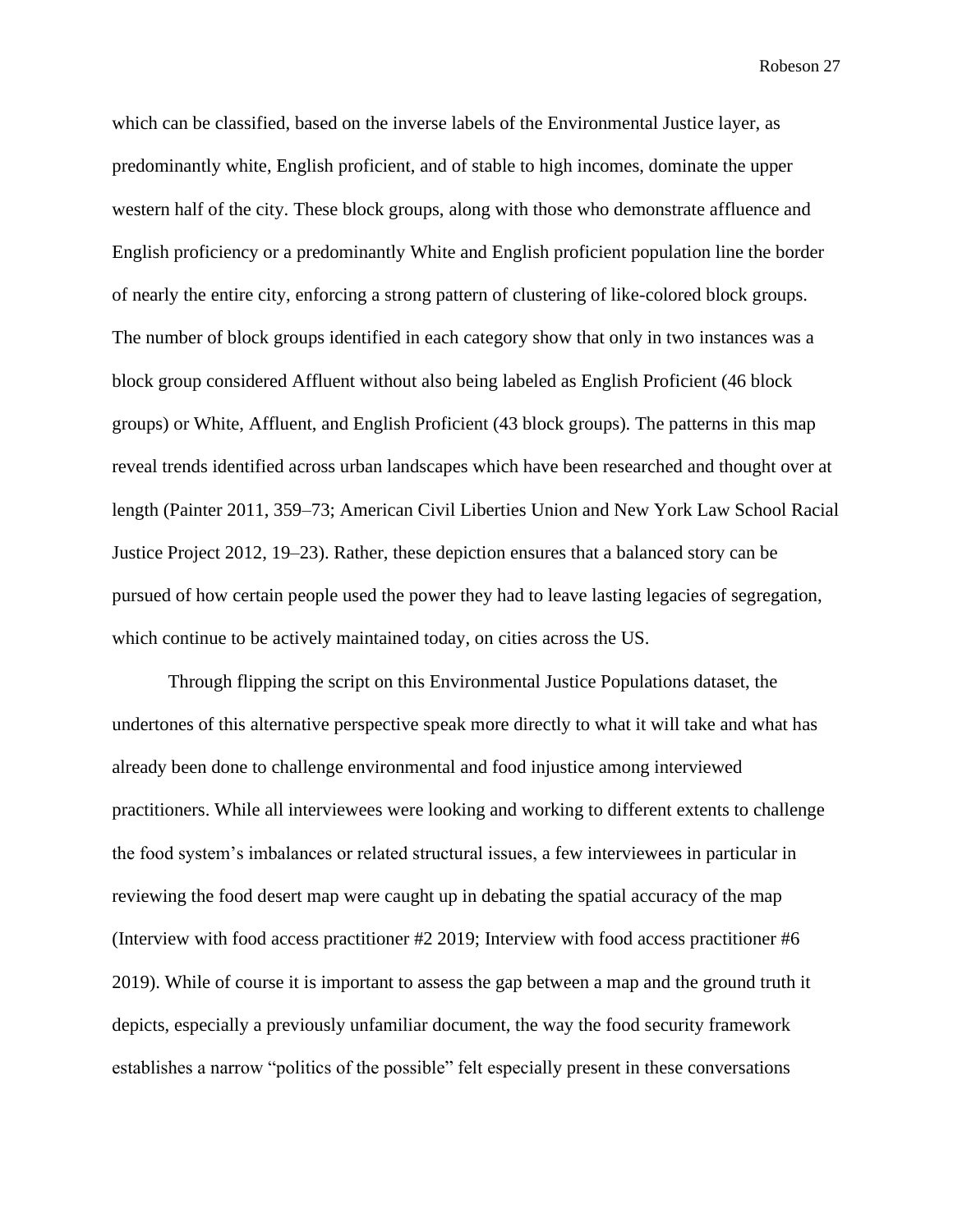(Guthman 2008, 442). When the centralized actor is not one that "makes sense" within an impact-response practitioner setting, it can reframe the conversation from square one to both assess accuracy and validity in a larger context of questioning where power flows through these equations.

This alternative map also moves away from suggesting a passive posture of communities most often targeted by environmental injustices. Activism, advocacy, and scholarship, from prominent cultural examples to practitioners in Worcester, are cultivating an active, holistic, forward-leaning and future-focused resistance against food apartheid they see in their communities (Interview with food access practitioner #1 2019; Interview with food access practitioner #3 2019; Brones 2018). Pushing the narrative of who is implicated in situations of food injustice literally and rhetorically into more places of the city brings critical facets of the issue out of the shadows to more fully illuminate how more equitable relationships for all people to and through food can be made real.

#### **How is food access and inaccess conceptualized?**

The core assumption at the heart of the concept of food deserts is that proximity to a grocery store translates to access to food. Where proximity does not exist, perhaps vehicle access may facilitate mobility which then, by definition, would result in literal food access as the USDA suggests in one version of their food desert maps (USDA 2017). Car ownership therefore is an extended piece of the supply-side solution that is packaged with the food desert concept (Guthman 2011). The deficit framework that this implies, however, is equally effective at obscuring automobility's role in processes of historical urban disinvestment from poor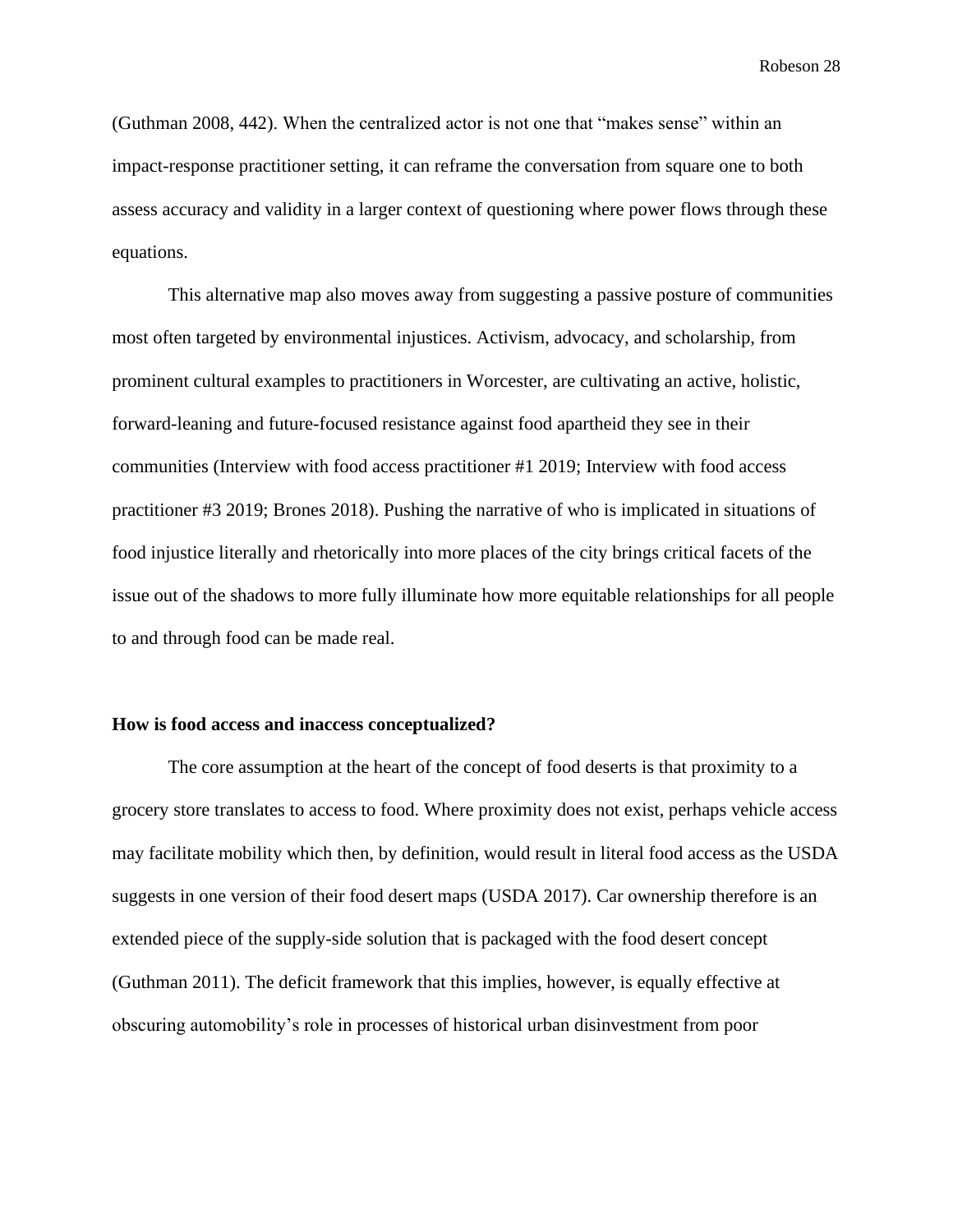communities and communities of color and distracting from more genuine solutions to problems of inaccess.

Automobility in  $20<sup>th</sup>$  century US urban development was a key organizing factor in the spatial demographic patterns of cities and thus distributions of wealth and social services. Suburban living came with an entitlement to the protection, at any cost, of the value of one's property (Trounstine 2018, 3). The manufactured white racial and middle- and upper-class homogeneity of suburban communities assured this value guarantee through housing policies built around racial exclusion of anyone aside from white families at all levels of governance (Painter 2011, 366–67). On a specifically local scale, gatekeeping was further advanced through prioritization of suburbanites' interests in the design of local land use policies and neighbor-onneighbor violence towards residents of color when all other measures did not produce their intended results (ibid., 3; Coates 2014).

The homogenization campaign at its core was about self-isolation. The low-cost tradeoffs of car ownership made this urban "secession" for white middle- and upper-class families feasible (Henderson 2006, 294). Part of the costs of this automobility embrace were bore by inner-city communities of color and low-income neighborhoods. The Federal Aid Highway Act was introduced in the 1950s to accommodate more automobiles in the urban landscape and apparently also to use city infrastructure to entrench white supremacy. The initiative succeeded more comprehensively at the latter goal more so than the former, using an urban development and slum clearance rationale to displace, divide, and cordon off entire communities of marginalized people with federal funds (Miller 2018). Understanding the role of automobiles in US urban development reveals them as yet another vehicle to carry out a tired US tradition of the state and other organized and resourced interest groups using land against people to uphold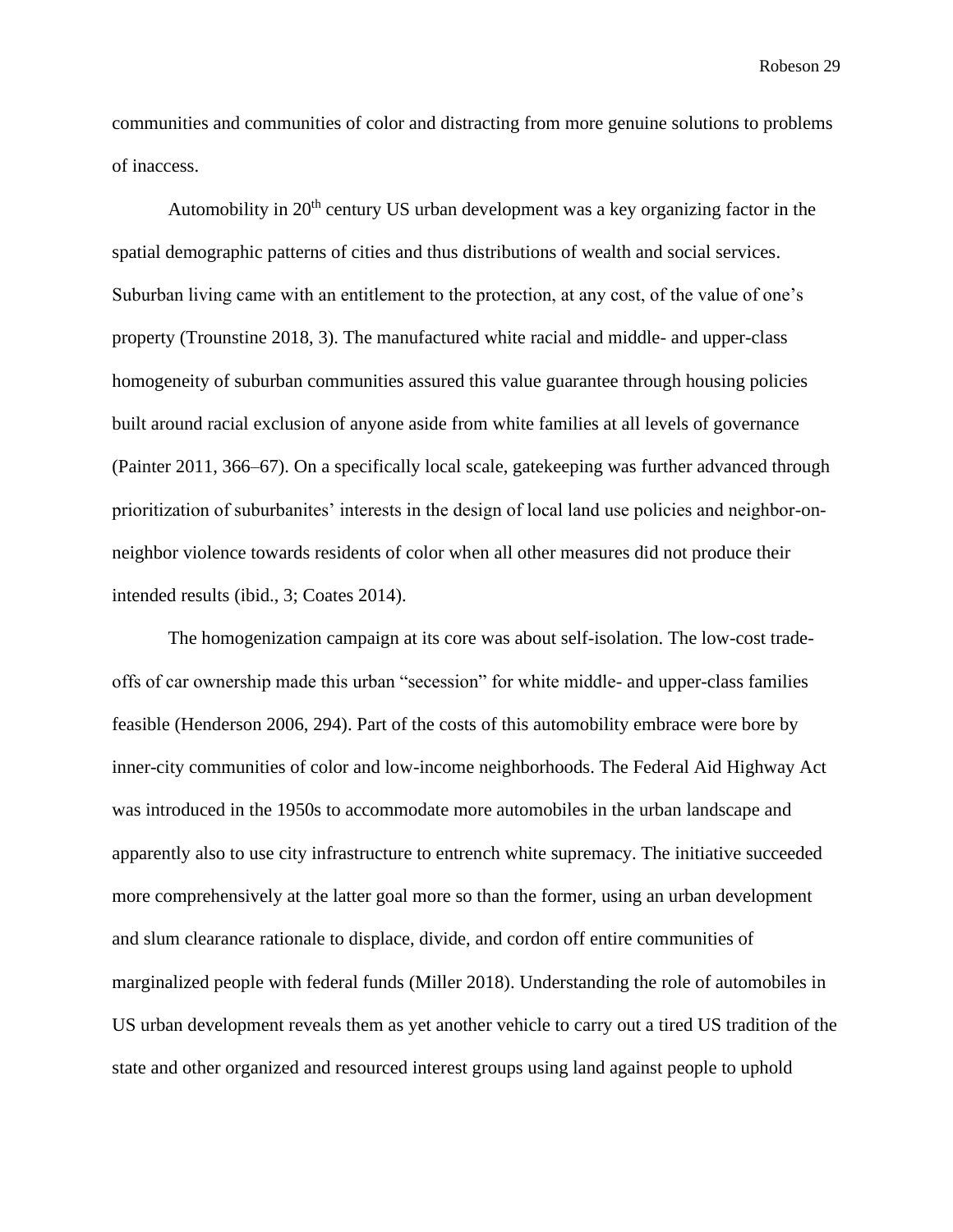projects of racial capitalism. If car ownership is to be seen in relation to food justice, rather than as a simple demarcator of "haves" and "have nots", it must be treated with the full weight it had and has today to manipulate land use in the interest of entrenched power dynamics.



#### *Figure 3. Automobility Infrastructure*

Imagining urban automobility as a shaper of landscapes from which community food access flows is a process demonstrated by this second food justice-informed mapping of the case study area (Figure 3). The extent of driveway infrastructure is explored – a piece of the built environment enabled and necessitated by lower density – in relation to the city's highway system. The highest ratio values can be mainly found in the northwestern quadrant of the city – a pattern which mirrors the location of census block groups identified as White, Affluent, and English Proficient in the Environmental Injustice Populations map. While only one census block groups with a ratio value of 0.54 or higher directly touches the highway system, nine census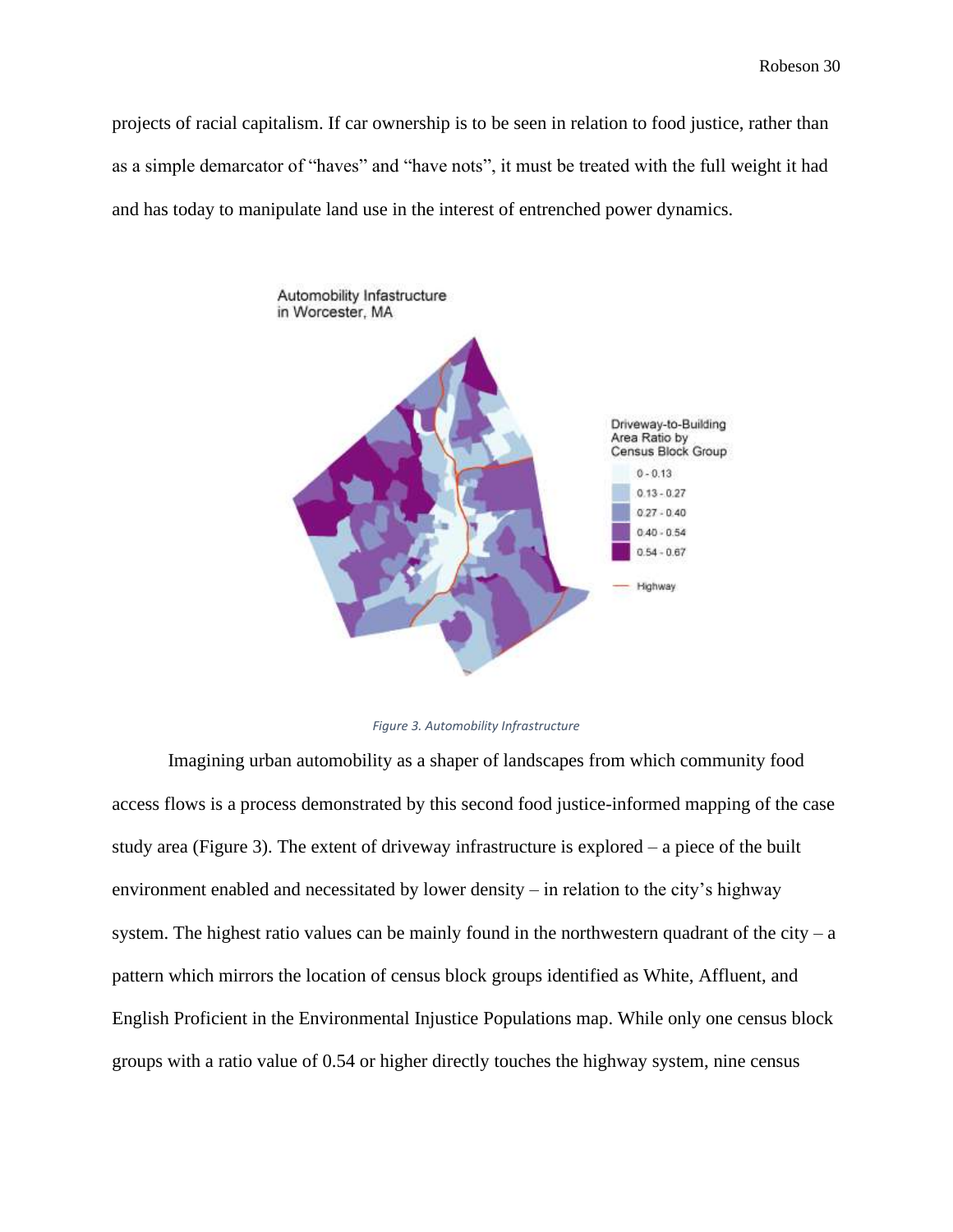block groups with a ratio of 0.13 or lower, in the lowest ratio bracket, are abutters of this piece of city auto infrastructure.

It is not productive to narrowly villainize cars for the functional ways in which they help different people navigate urban environments. However, it is productive and necessary in working towards food justice to know how they have been leveraged to drive community disinvestment, racially discriminatory wealth grabs, and white secession from the urban core. Looking simply at where low vehicle mobility is most prevalent as a defining piece of information in the design of food access policy and intervention neglects the history of injustice that has characterized US urban automobility. The two different origin points for why automobility matters in conversations of food access and justice clearly indicate two different political trajectories to inform action.

When speaking with food access practitioners in Worcester, their commitment to inclusive economic development affirms the importance of tools to deeply examine the intentionally designed foundations for wealth accumulation of certain populations over others in US cities. The efforts of these practitioners address various forms of workforce exclusion and exploitation, working to assert space on both the supply and demand sides of the labor market for marginalized people, as well as ensuring they are paid a living wage in the process (Interview with food access practitioner #3 2019; Interview with food access practitioner #4 2019; Interview with food access practitioner #6 2019; Interview with food access practitioner #2 2019). Others worked to hold intrusive large-capital projects accountable to promoting the development of the working class communities of color whose neighborhoods they seek out (Interview with food access practitioner #6 2019; Interview with food access practitioner #1 2019). One interviewee spoke directly about their entrepreneurial experience developing a retail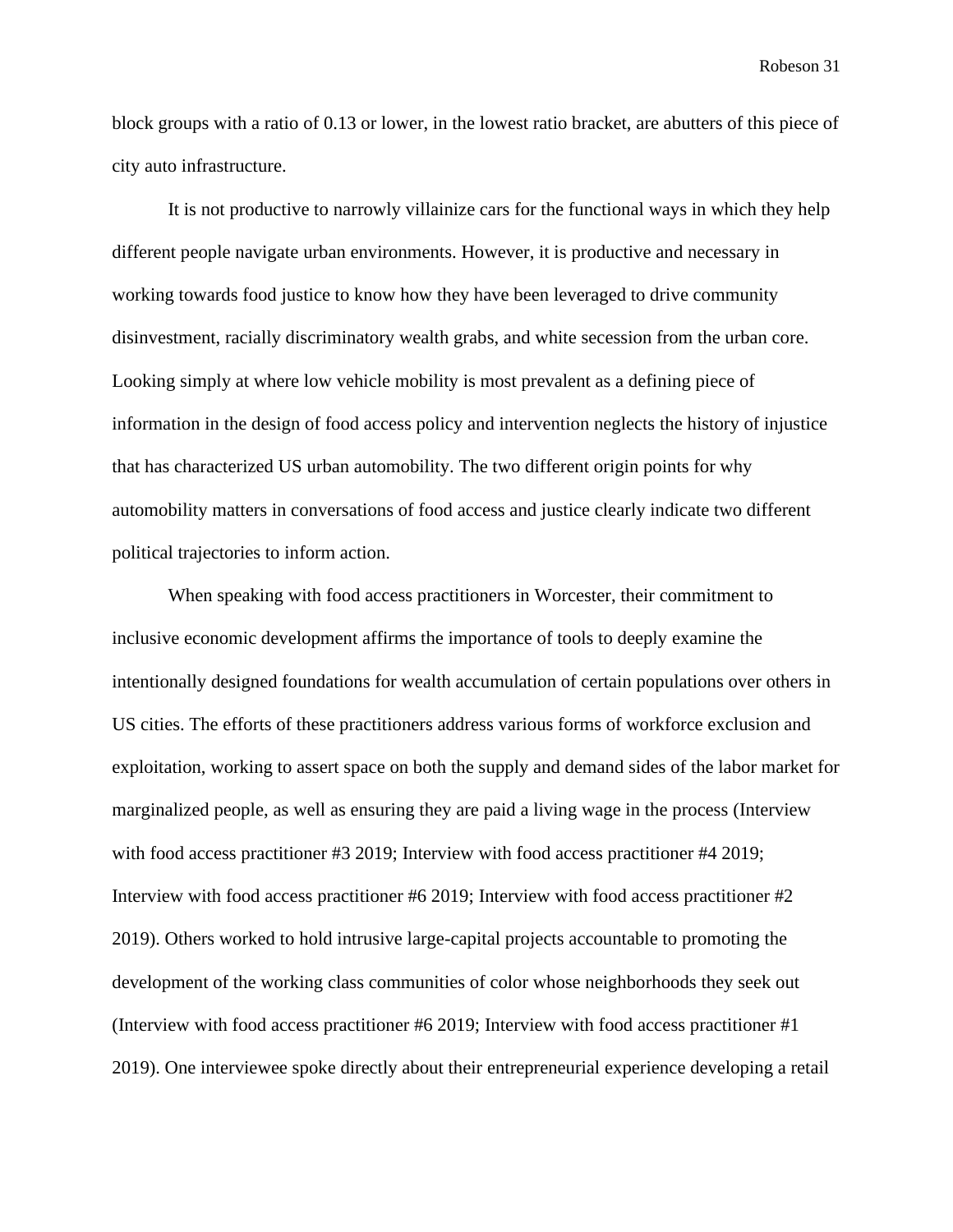food system in the space left in their neighborhood after white flight which eventually supported 60 jobs, the diets of their neighbors, and a regional food distribution network (Interview with food access practitioner #1 2019). Their work is not about how to make mechanistic shifts in the food experiences of atomized car owners or even atomized "food deserts" in the city. Instead, it is a systems-focused approach to promoting inclusive economic development, if not economic justice, where this has been a marginalized or completely contradicted focus of the city's overall economic decision-making process for so long.

Bringing more attention to the real spatial process of automobility by examining the infrastructure that has been built up around it could easily be labeled as not relevant enough to inform food access decision making. After seeing how the intention, adoption, and outcomes of car culture has done so much to shape cities as they are known today, in fact it is more questionable to simply suggest a binary measure of car ownership could offer much information on a path towards expanded and equitable food access. Seeking a depiction of automobility as a social process connected deeply to power over urban land sets a course in conceptualizing food inaccess which has the depth and breadth to support the development of the variety of interventions needed to enact food justice.

#### **What are relevant interventions?**

There are clearly many holes in the concept of food deserts, its operationalization in policy and advocacy work, and its resonance on the ground. The culminating question that the idea of food deserts is prematurely trying to answer is to determine what should be done about different communities' problematic food access. Food desert maps, as they have become naturalized, present a clean cut solution to the policy or GIS analyst – increase poor people's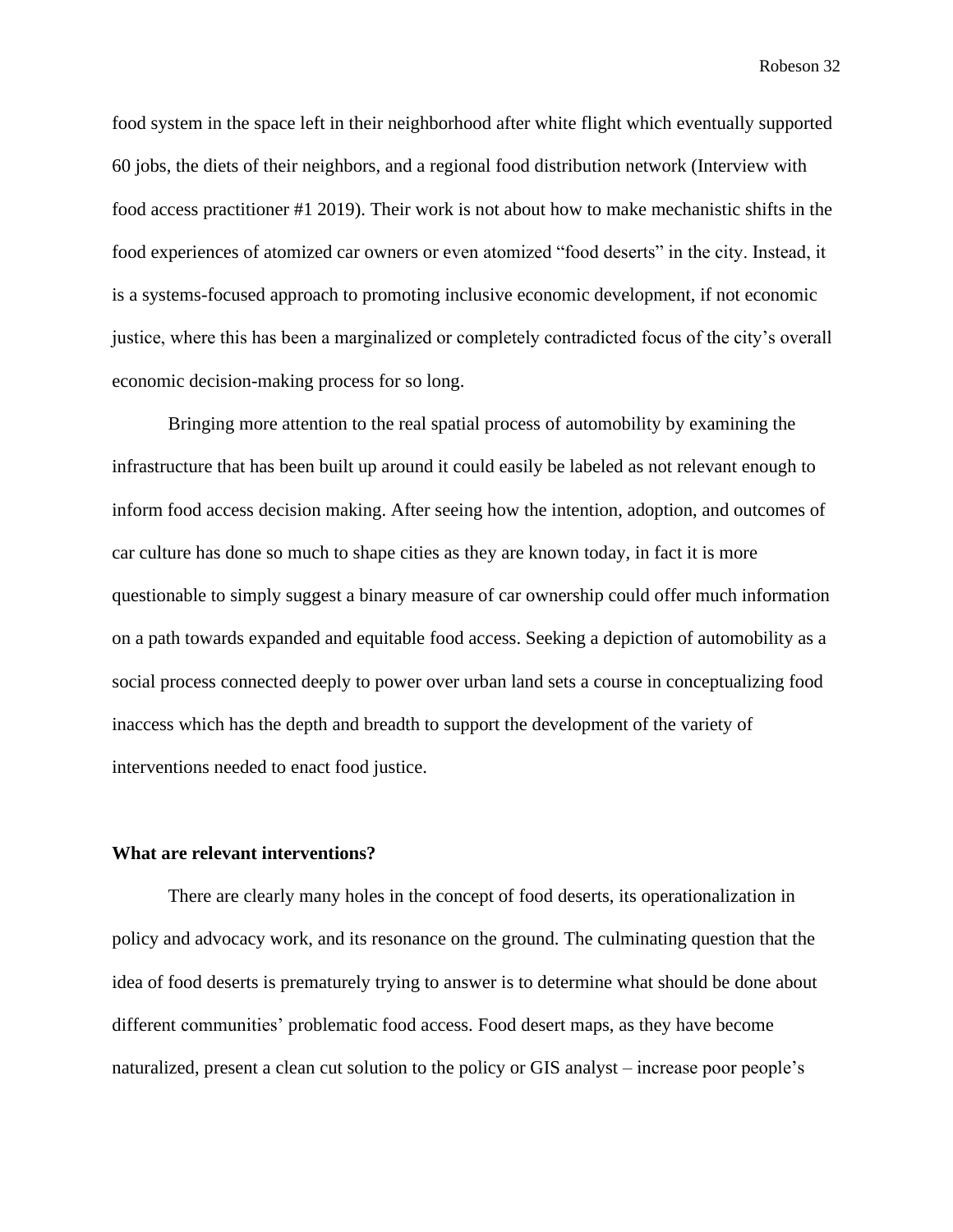proximity to sources of food (Koch 2006; DeFilippis 2013). For a technically pleasing answer derived from elitist tunnel-vision theorization, this solution functions beautifully. However, this is not the point of social policy that is meant to serve the interests of marginalized people.

The last of three maps presented here explores what intervention, beyond the building of supermarkets, can concretely and authentically contribute to expanded health, dignity, and equity in the city's food system. This final map, continuing in line with the intervention of Figueroa (2015) to emphasize people and social relationships in food landscapes, examines property ownership patterns within "food deserts." Starting from the seemingly obvious assumption that all communities are adept in building the types of food systems they need to sustain themselves, albeit under varying degrees of societal marginalization, the conceptual foundations for this map seeks to investigate infringements on community autonomy that operate in neighborhoods deemed food deserts (ibid., 506; Interview with food access practitioner #1 2019; Interview with food access practitioner #6 2019).



*Figure 4. Relational Property Ownership Patterns*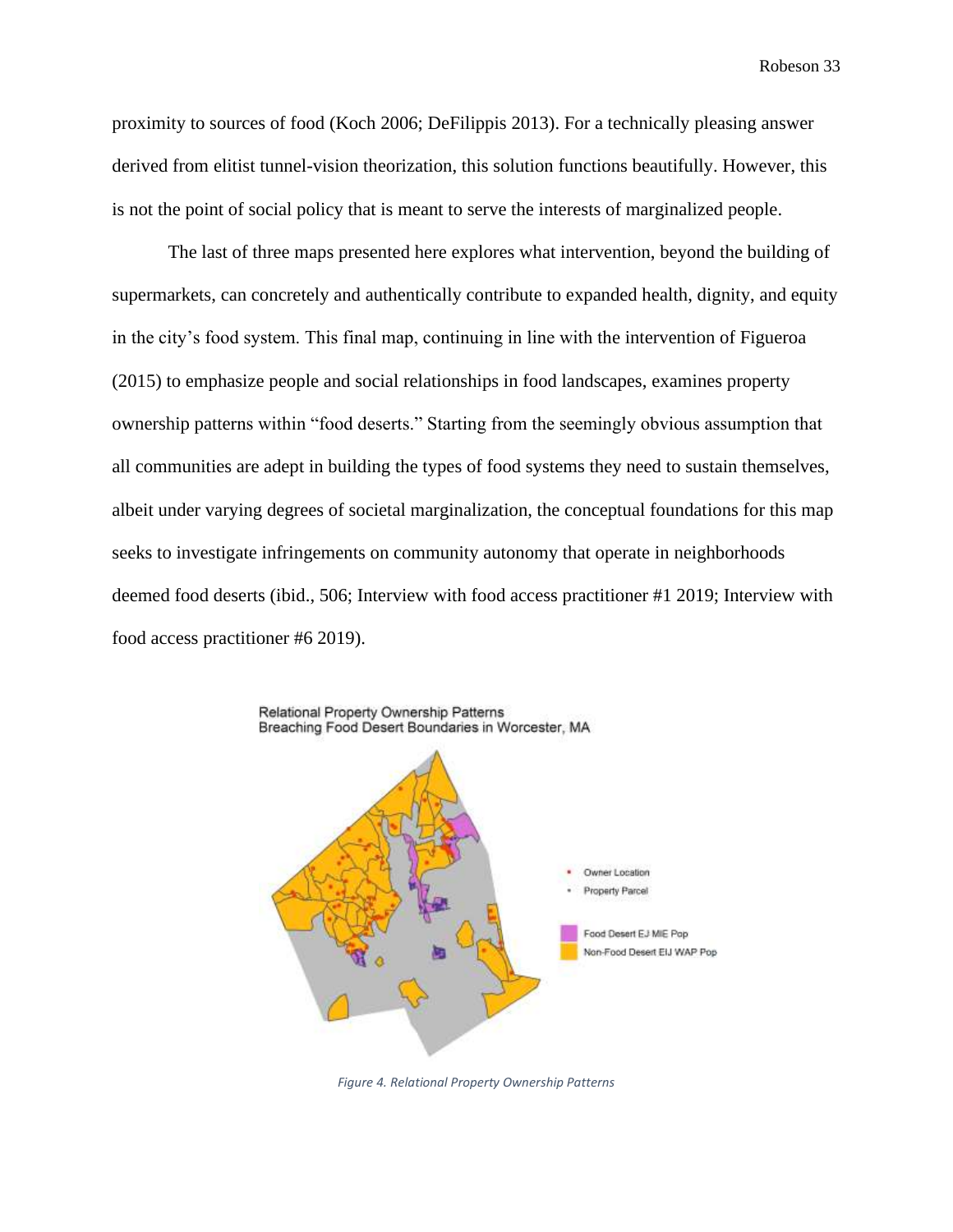The results of this mapping in Figure 3 establish that even as the rhetoric and trajectory of the Environmental Injustice Populations established earlier suggest otherwise, residents of these neighborhoods still want to be part of these communities they disrespect and rob of resources, specifically to enrich themselves. Of the 1,698 property parcels in the subsetted food desert area that have residential associations, the ownership of 148 of them can be traced directly to mailing addresses in areas of the city which are predominantly white, affluent, and English proficient.

This makes visibly clear how class inequities, and the racial division that continually accompanies it, can be maintained, through no function of cartesian proximity. When the deficit framework that ushers through a narrative of deprivation is shattered, it is hard to see any other explanation to fall back. Food deserts when seen as the silver bullet solution to food inaccess are best explained as a concrete and conceptual infringement on the autonomy of marginalized communities' food systems and systems of food meaning.

#### **CONCLUSION**

This paper has explored how food deserts, as a policy concept and cartographic theme, are not only politically shallow but also, as mechanistic and uncritically conceptualized, obstruct the history and perpetuation of white supremacy and capitalism in U.S. mainstream food systems. While the way that food deserts conceptually exist in policy and in the imagination of many as a defining reference point for food injustice is problematic for the reasons described here, in its essence, it does speak some truth. Proximity does affect people's food access and for some communities, building grocery stores or establishing other types of retail food spaces has been and may be the solution.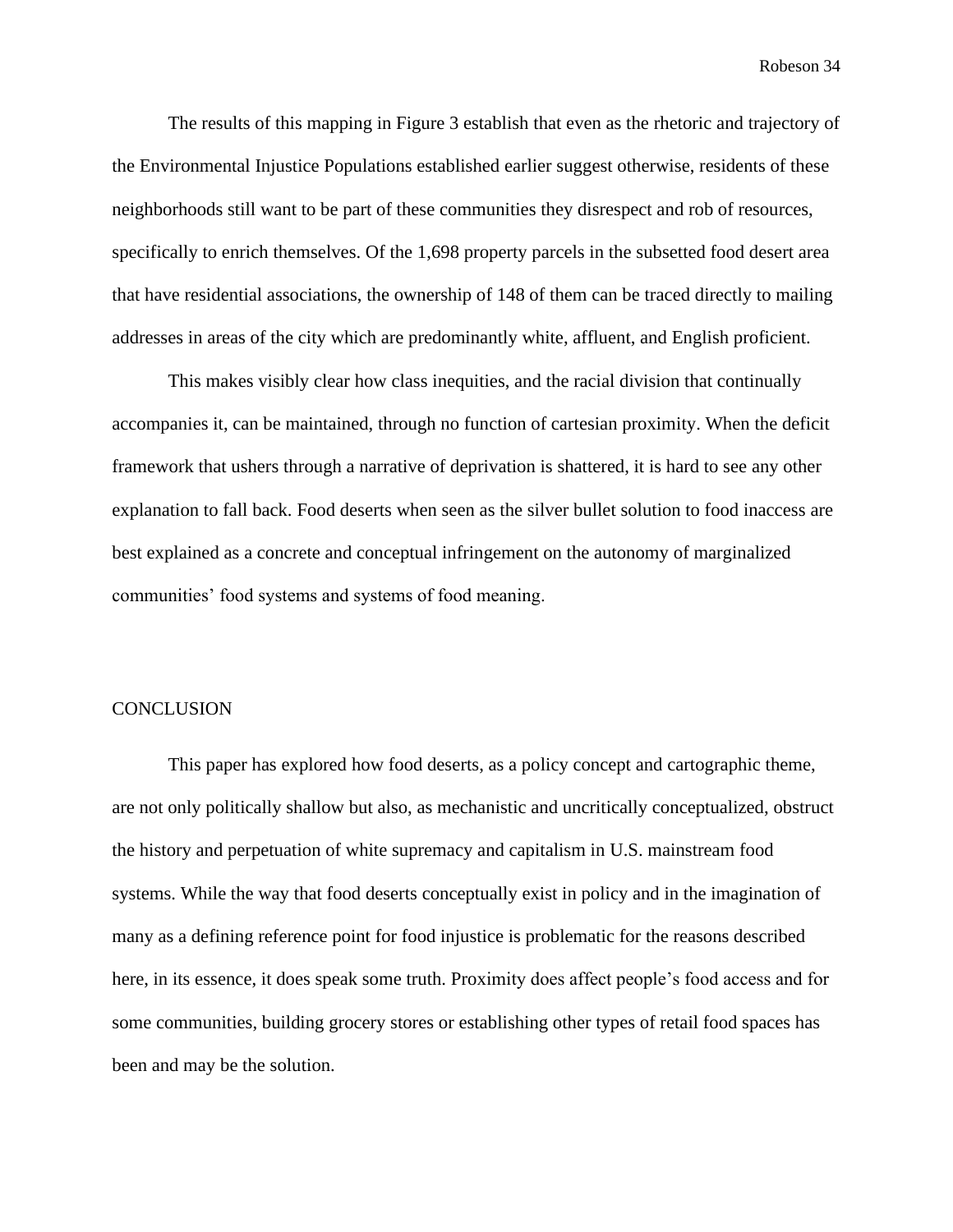As this paper has emphasized, however, such a conclusion, if it is to work in the interest of greater food access through a shifting of past patters of power, will not come from the magic creation and interpretation of a map. To use the authority of maps to naturalize a misinformed policy solution because it is clean and politically convenient, and it attempts to bury the systemic and persistent oppression that is woven into the food system, is a practice that needs to be interrupted. As one interviewee noted, "everything in the city is driven by numbers" (Interview with food access practitioner #1 2019). When those numbers are informed by history, the needs of affected residents and community leaders, and the solutions that these leaders are already using to meet their needs, obstruction can be replaced with deep analysis and transformation.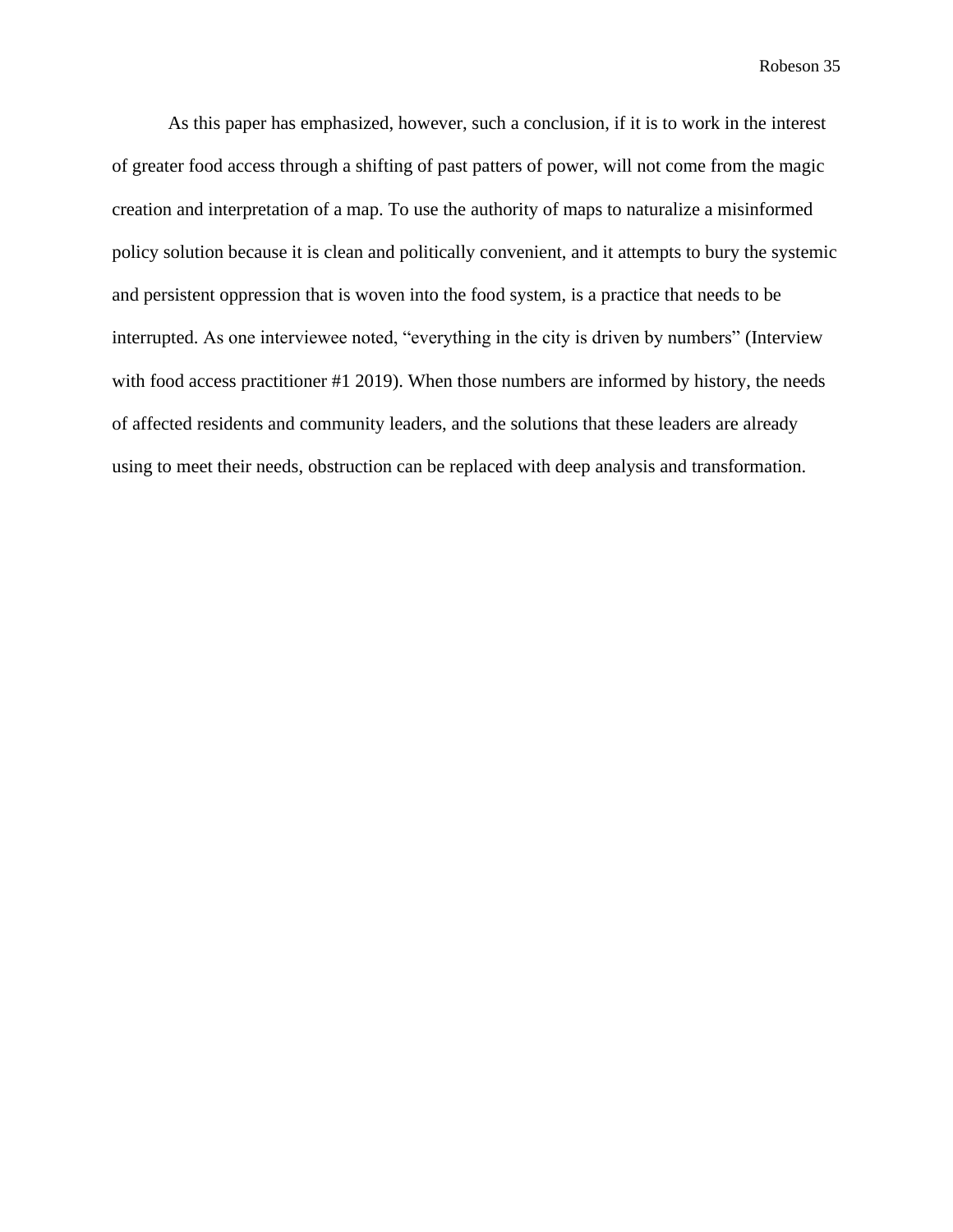#### BIBLIOGRAPHY

- "17 Principles of Environmental Justice." 2007. EWG. October 2, 2007. https://www.ewg.org/enviroblog/2007/10/17-principles-environmental-justice. "About the Gateway Cities." n.d. Accessed August 1, 2019. https://massinc.org/our-work/policycenter/gateway-cities/about-the-gateway-cities/.
- American Civil Liberties Union, and New York Law School Racial Justice Project. 2012. "Unshared Bounty How Structural Racism Contributes to the Creation and Persistence of Food Deserts."
- Bell, Judith, Gabriella Mora, Erin Hagan, Victor Rubin, and Allison Karpyn. 2013. "Access to Healthy Food and Why It Matters: A Review of the Research." PolicyLink.

http://thefoodtrust.org/uploads/media\_items/access-to-healthy-food.original.pdf.

- Bergmann, Luke, and David O'Sullivan. 2018. "Reimagining GIScience for Relational Spaces." *The Canadian Geographer / Le Géographe Canadien* 62 (1): 7–14. https://doi.org/10.1111/cag.12405.
- Brones, Anna. 2018. "Food Apartheid: The Root of the Problem with America's Groceries." *The Guardian*, May 15, 2018, sec. Society. https://www.theguardian.com/society/2018/may/15/foodapartheid-food-deserts-racism-inequality-america-karen-washington-interview.
- BSC Group, and L.J. Boudreau Associates. 2016. "Downtown Urban Revitalization Plan, Worcester, Massachusetts."

http://www.worcesterma.gov/uploads/6b/7f/6b7fe011d1758b75b7498b52272ff0e4/urp-finaldraft.pdf.

- Central MA Regional Public Health Alliance. 2015. "Greater Worcester Community Health Assessment 2015 CHA." http://healthycentralma.com/wp-content/uploads/2015/11/2015-Greater-Worcester-Community-Health-Assessment-11-19-15-for-web.pdf.
- . 2018. "Greater Worcester Community Health Assessment 2018 CHA." https://docs.wixstatic.com/ugd/ba131b\_d50f500c6c36489ba359b5e4a67d125a.pdf.
- Chilisa, Bagele. 2012. "Situating Knowledge Systems." In *Indigenous Research Methodologies*, 1–44. SAGE Publications.
- Coates, Ta-Nehisi. 2014. "The Case for Reparations." *The Atlantic*, June 2014. https://www.theatlantic.com/magazine/archive/2014/06/the-case-for-reparations/361631/.
- Cummins, Steven, and Sally Macintyre. 2002. "'Food Deserts'—Evidence and Assumption in Health Policy Making." *BMJ : British Medical Journal* 325 (7361): 436–38.
- De Master, Kathryn Teigen, and Jess Daniels. 2019. "Desert Wonderings: Reimagining Food Access Mapping." *Agriculture and Human Values*, January. https://doi.org/10.1007/s10460-019-09914- 5.
- DeFilippis, James. 2013. "Commentary: On Spatial Solutions to Social Problems." *Cityscape* 15 (2): 69– 72.
- Elwood, Sarah, Victoria Lawson, and Eric Sheppard. 2017. "Geographical Relational Poverty Studies." *Progress in Human Geography* 41 (6): 745–65. https://doi.org/10.1177/0309132516659706.
- Figueroa, Meleiza. 2015. "Food Sovereignty in Everyday Life: Toward a People-Centered Approach to Food Systems." *Globalizations* 12 (4): 498–512. https://doi.org/10.1080/14747731.2015.1005966.
- Fujii, Lee Ann. 2017. *Interviewing in Social Science Research: A Relational Approach*. Routledge. https://books.google.com/books/about/Interviewing\_in\_Social\_Science\_Research.html?id=RJcu DwAAQBAJ.
- Groundswell Center. 2018. *Leah Penniman of Soul Fire Farm in Ithaca, NY*. https://www.youtube.com/watch?v=r5TPTxllBjI.
- Guthman, Julie. 2008. "Bringing Good Food to Others: Investigating the Subjects of Alternative Food Practice." *Cultural Geographies* 15 (4): 431–47. https://doi.org/10.1177/1474474008094315.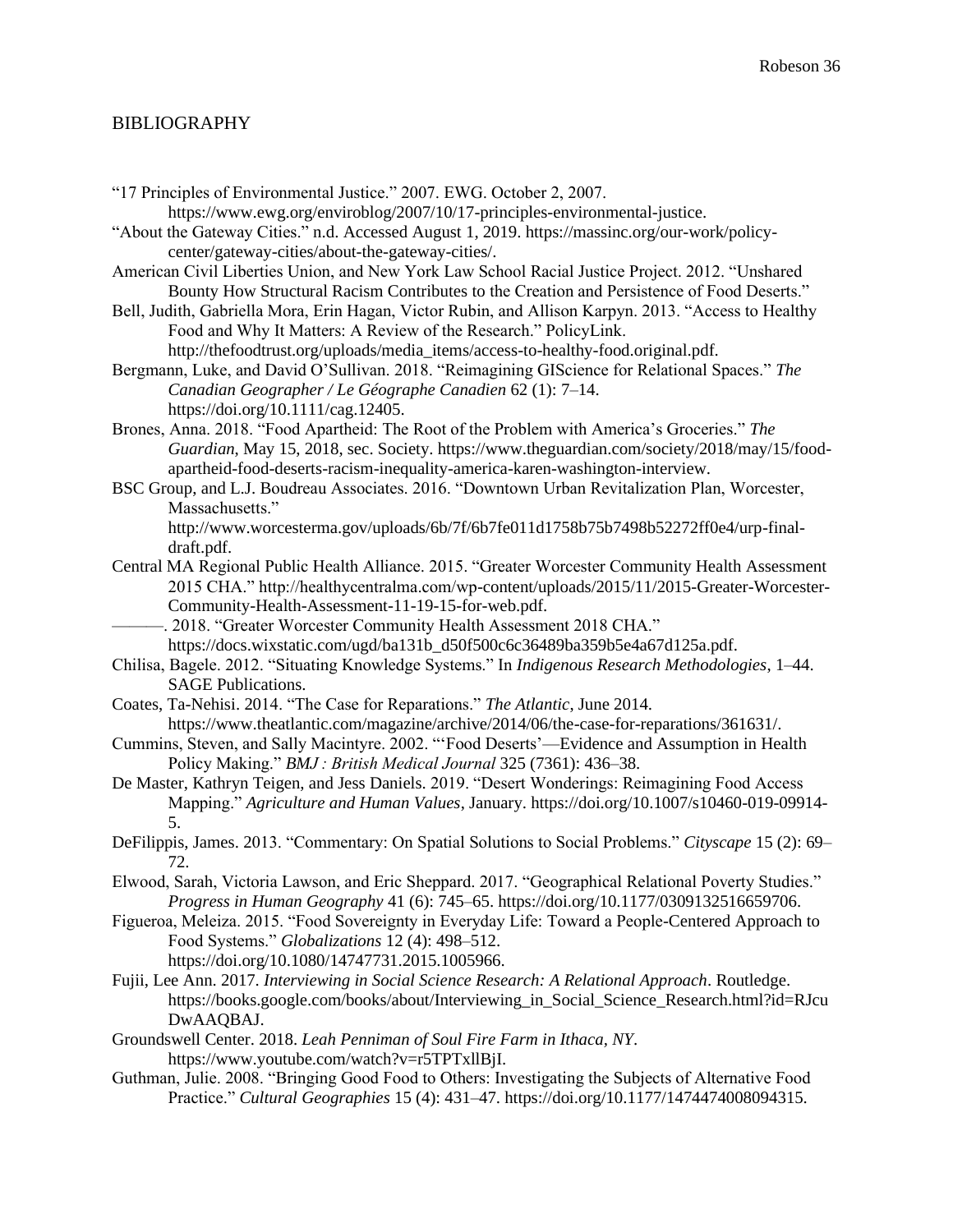———. 2011. "Does Your Neighborhood Make You Fat?" In *Weighing In Obesity, Food Justice, and the Limits of Capitalism*, 66–90. University of California Press.

Harding, Sandra. 1986. *The Science Question in Feminism*. Ithaca, NY: Cornell University Press.

- Harley, J. B. 1992. "Deconstructing the Map." *Passages*.
- http://hdl.handle.net/2027/spo.4761530.0003.008.
- Havens, Erin, and Antonio Roman Alcalá. 2016. "Land for Food Justice? AB 551 and Structural Change." Policy Brief 8. Land and Sovereignty Policy Brief. Oakland, CA: Food First/Institute for Food and Development Policy.
- Henderson, Jason. 2006. "Secessionist Automobility: Racism, Anti-Urbanism, and the Politics of Automobility in Atlanta, Georgia." *International Journal of Urban and Regional Research* 30 (2): 293–307. https://doi.org/10.1111/j.1468-2427.2006.00662.x.
- Hibbett, Maia. 2019. "What Happens When Gentrification Comes to a Postindustrial City?," January 30, 2019. https://www.thenation.com/article/gentrification-worcester-urban-developmenthomelessness/.
- Holt-Giménez, Eric. 2010. "Food Security, Food Justice, or Food Sovereignty?" 4. Food First Backgrounder. Oakland, CA: Food First/Institute for Food and Development Policy. https://foodfirst.org/publication/food-security-food-justice-or-food-sovereignty/.
- Holt-Giménez, Eric, and Breeze Harper. 2016. "Dismantling Racism in the Food System." 1. Racism and Liberation in the Food System. Oakland, CA: Food First/Institute for Food and Development Policy.
- Hooks, Bell. 2000. *Where We Stand: Class Matters*. Psychology Press.
- Hope Alkon, Alison, and Meleiza Figueroa. 2017. "Cooperative Social Practices, Self-Determination, and the Struggle for Food Justice in Okland and Chicago." In *The New Food Activism: Opposition,*

*Cooperation, and Collective Action*, 206–31. Oakland, CA: University of California Press.

- Interview with food access practitioner #1. 2019.
- Interview with food access practitioner #2. 2019.
- Interview with food access practitioner #3. 2019.
- Interview with food access practitioner #4. 2019.
- Interview with food access practitioner #6. 2019.
- Koch, Tom. 2006. "The Map as Intent: Variations on the Theme of John Snow." *Cartographica: The International Journal for Geographic Information and Geovisualization*, September. https://doi.org/10.3138/B123-8124-4390-5792.
- Larsen, Kristian, and Jason Gilliland. 2008. "Mapping the Evolution of 'food Deserts' in a Canadian City: Supermarket Accessibility in London, Ontario, 1961–2005." *International Journal of Health Geographics* 7 (1): 16. https://doi.org/10.1186/1476-072X-7-16.
- Mares, T.M., and D.G. Peña. 2011. "Environmental and Food Justice: Toward Local, Slow, and Deep Food Systems." In *Cultivating Food Justice: Race, Class, and Sustainability*, 197–220.
- "MassGIS Data: 2010 U.S. Census Environmental Justice Populations." 2012. MASSDOCS Pilot. December 2012. https://docs.digital.mass.gov/dataset/massgis-data-2010-us-censusenvironmental-justice-populations.
- Miller, Johnny. 2018. "Roads to Nowhere: How Infrastructure Built on American Inequality." *The Guardian*, February 21, 2018, sec. Cities. https://www.theguardian.com/cities/2018/feb/21/roadsnowhere-infrastructure-american-inequality.
- "Objectives of Environmental Justice." 2019. Mass.Gov. 2019. https://www.mass.gov/servicedetails/objectives-of-environmental-justice.
- Olendzki, Barbara C., Elizabeth Procter-Gray, Nicole M. Wedick, Vijayalakshmi Patil, Hua Zheng, Kevin Kane, Thomas Land, and Wenjun Li. 2015. "Disparities in Access to Healthy and Unhealthy Foods in Central Massachusetts: Implications for Public Health Policy." *Journal of the American College of Nutrition* 34 (2): 150–58. https://doi.org/10.1080/07315724.2014.917058.
- Painter, Nell Irvin. 2011. *The History of White People*. Reprint edition. New York: W. W. Norton & Company.